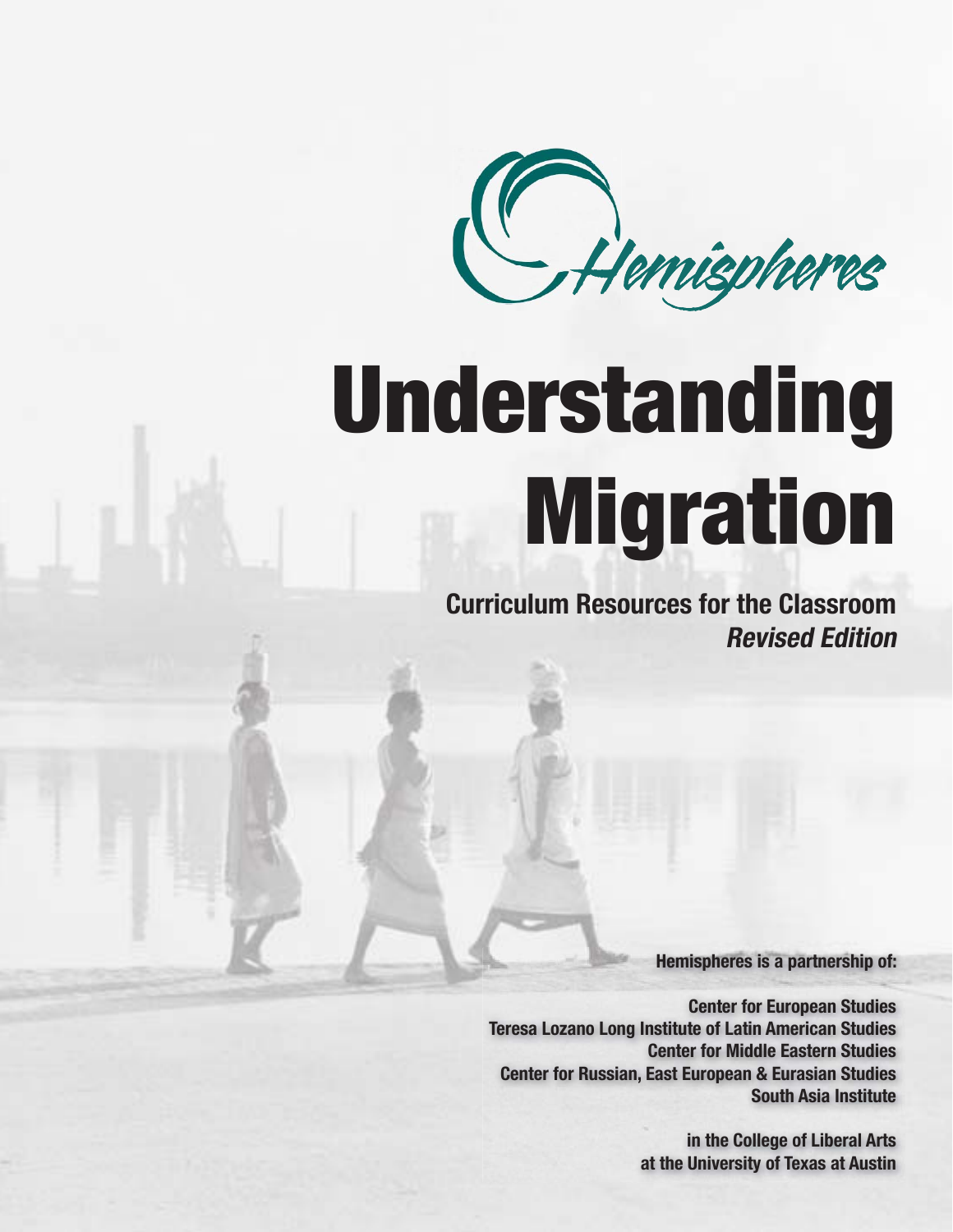

## Understanding Migration

### **Curriculum Resources for the Classroom Revised Edition**

#### **Primary Researchers:**

Natalie Arsenault, Outreach Director Teresa Lozano Long Institute of Latin American Studies

> Christopher Rose, Outreach Director Center for Middle Eastern Studies

Allegra Azulay and Terry Giles, Outreach Coordinators Center for Russian, East European & Eurasian Studies

Rachel Meyer and Jordan Phillips, Outreach Coordinators South Asia Institute

**Field Reviewer:** Cody Moody Liberal Arts and Science Academy, Austin Independent School District

> **Hemispheres The International Outreach Consortium at the University of Texas at Austin**

**http://www.utexas.edu/cola/orgs/hemispheres/ hemispheres@austin.utexas.edu**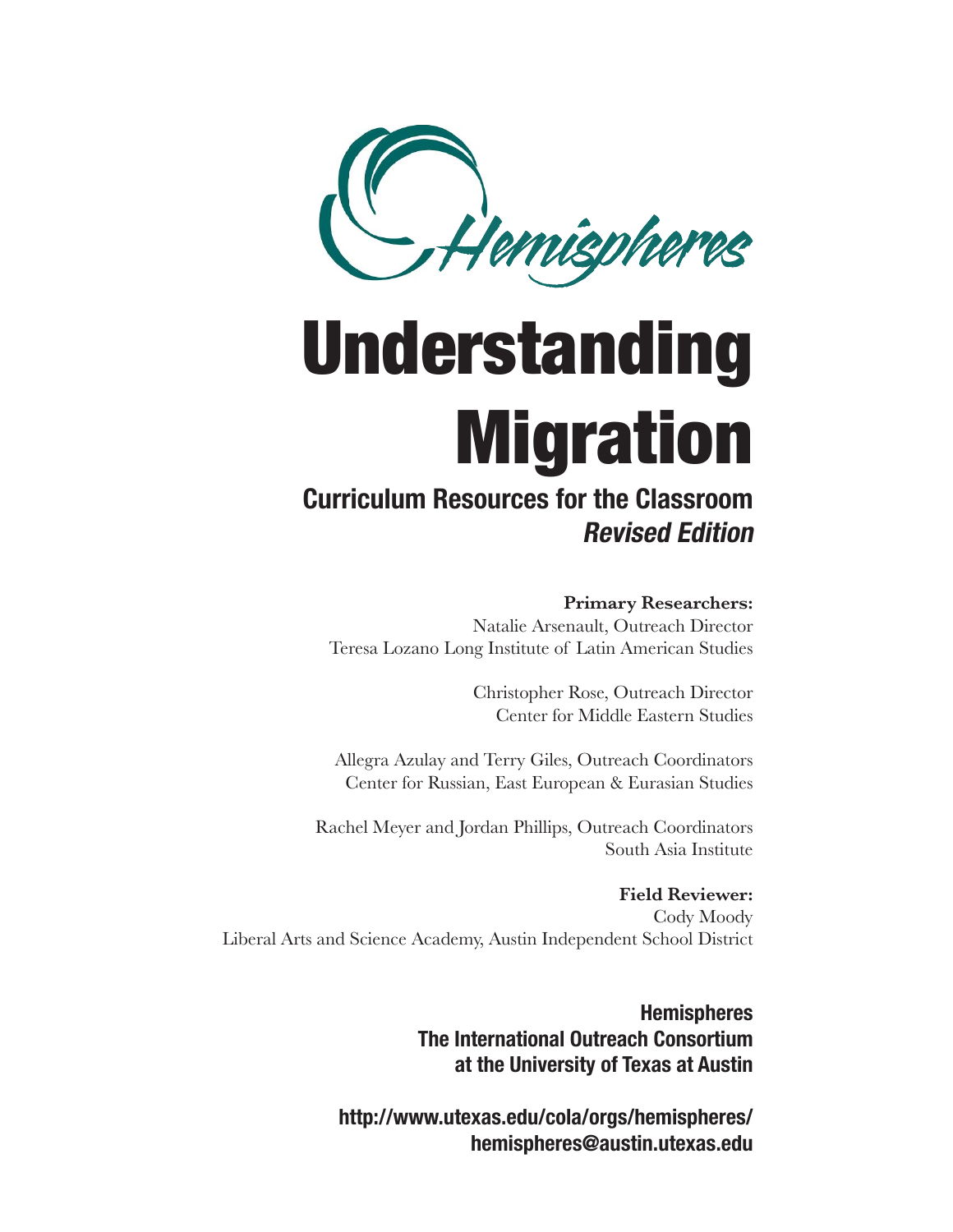#### **Understanding Migration**

#### **Curriculum Resources for the Classroom**

Revised Edition Publication Date: December 2011

This unit contains copyrighted material, which remains the property of the individual copyright holders. Permission is granted to reproduce this unit for classroom use only. Please do not redistribute this unit without prior permission.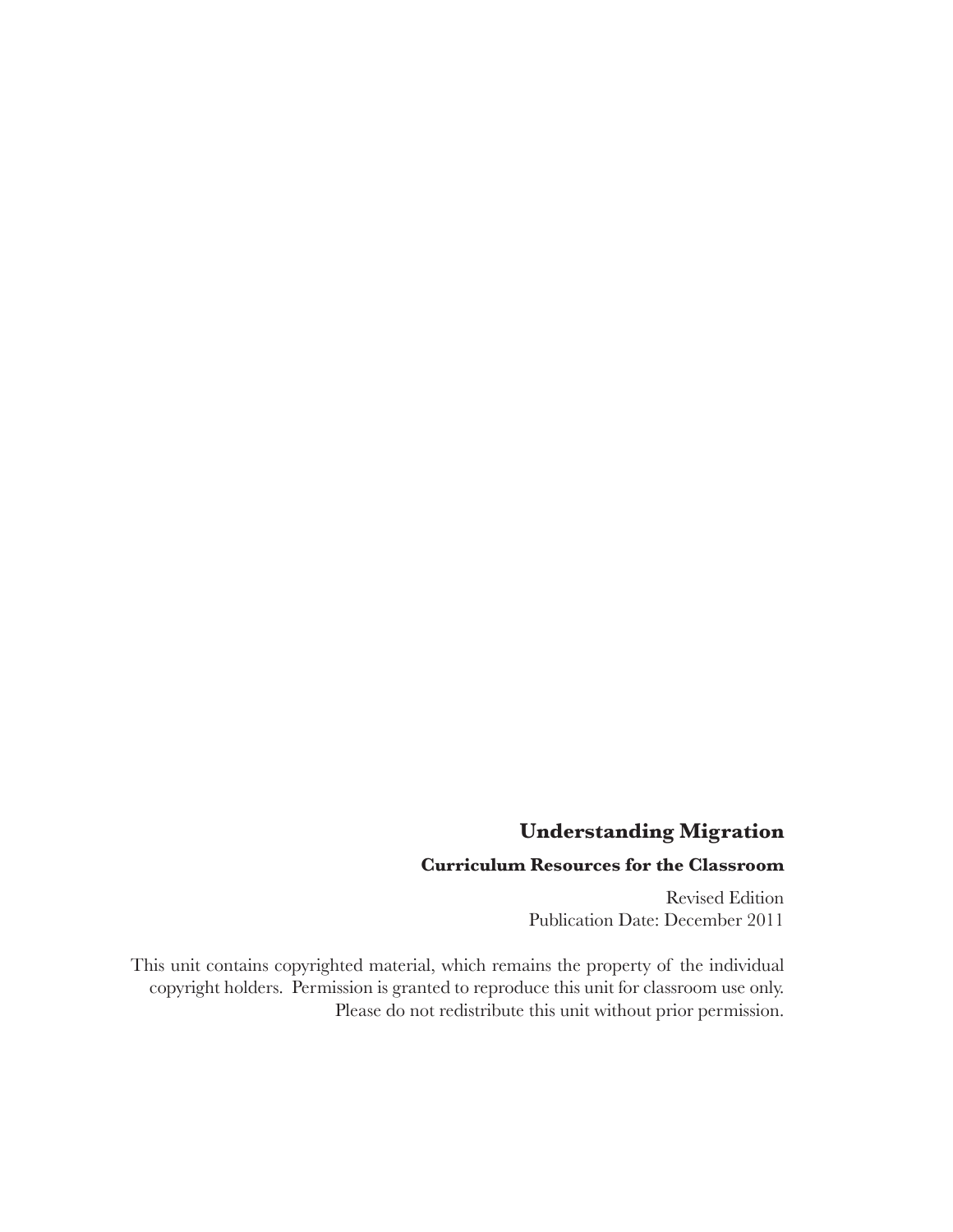#### **HOW TO USE THIS UNIT**

#### **Introduction**

Why do people move? Simple as it may seem, this question raises complex questions about the causes of individual versus large-scale migration as well as the global effects of migration. This curriculum unit was conceived in response to numerous requests from educators concerning the discussion of issues related to human migration in the social studies classroom. Our goal was to present this fluid and nebulous concept in an easy–to–follow manner, with clear lesson objectives and outcomes.

Given our own strength as content providers for world studies courses (in Texas, this consists of the 6th grade Contemporary World Cultures course, 9th grade World Geography course, and 10th grade World History course, in addition to AP-level courses and other electives), we chose to address these essential questions by using a casestudy approach looking at the phenomenon of migration in a global context.

The unit is aligned to middle and high school standards (Texas Essential Knowledge and Skills, as well as National Geography Standards) and so the activities have been designed for Grades 6–12, although some suggestions for use at lower levels are included below.

In 2011, following the revision of the Texas Essential Knowledge and Skills (TEKS—the state-mandated educational standards) for social studies, we created the revised edition of this unit. It incorporates feedback from field testers and educators who have offered constructive comments on the unit since its first publication. We hope that this unit, which has been used in classrooms nationwide, will be even more useful in this revised edition.

We welcome any feedback or comments you may have.

#### **How to use this unit effectively in the classroom**

The unit allows maximum flexibility on the part of the classroom teacher: modular in design, any section (or case study within a section) can be used individually or in combination with other sections. Based on previous coverage of the topic and the academic level of your students, you may incorporate as many or as few activities as support your learning goals. We encourage you to familiarize yourself with the entire unit so as to select the activities/ topics that best suit your needs.

#### **Section Overview**

#### **Section 1**

A brief PowerPoint introduction to migration theory incorporates key vocabulary (e.g., push-pull factors) and real world examples. The original document can be downloaded from the Hemispheres website at: http://www. utexas.edu/cola/orgs/hemispheres/.

#### **Section 2: Introductory Activities**

Once students have a basic understanding of the forces that affect migration, we offer two classroom activities to generate a general discussion. Although these activities are intended to be used before Sections 3 or 4, they can also be used individually (or not at all). They should be implemented insofar as they facilitate learning goals and enrich your students' understanding of migration. **Student Activity 1** examines migration trends in your community through a series of interviews. This activity can easily be modified for use at the elementary level, by either interviewing one person as a class or using a story or video; you can discuss migration stories without conducting the spectrum graph activity. **Student Activity 2** examines film, asking students to think critically about the film and plot elements relating to migration. Since most films dealing with this topic are for more mature audiences, we suggest using this activity at the high school level. There are some films, such as the animated picture  $An$ *American Tail*, that could be used with younger audiences.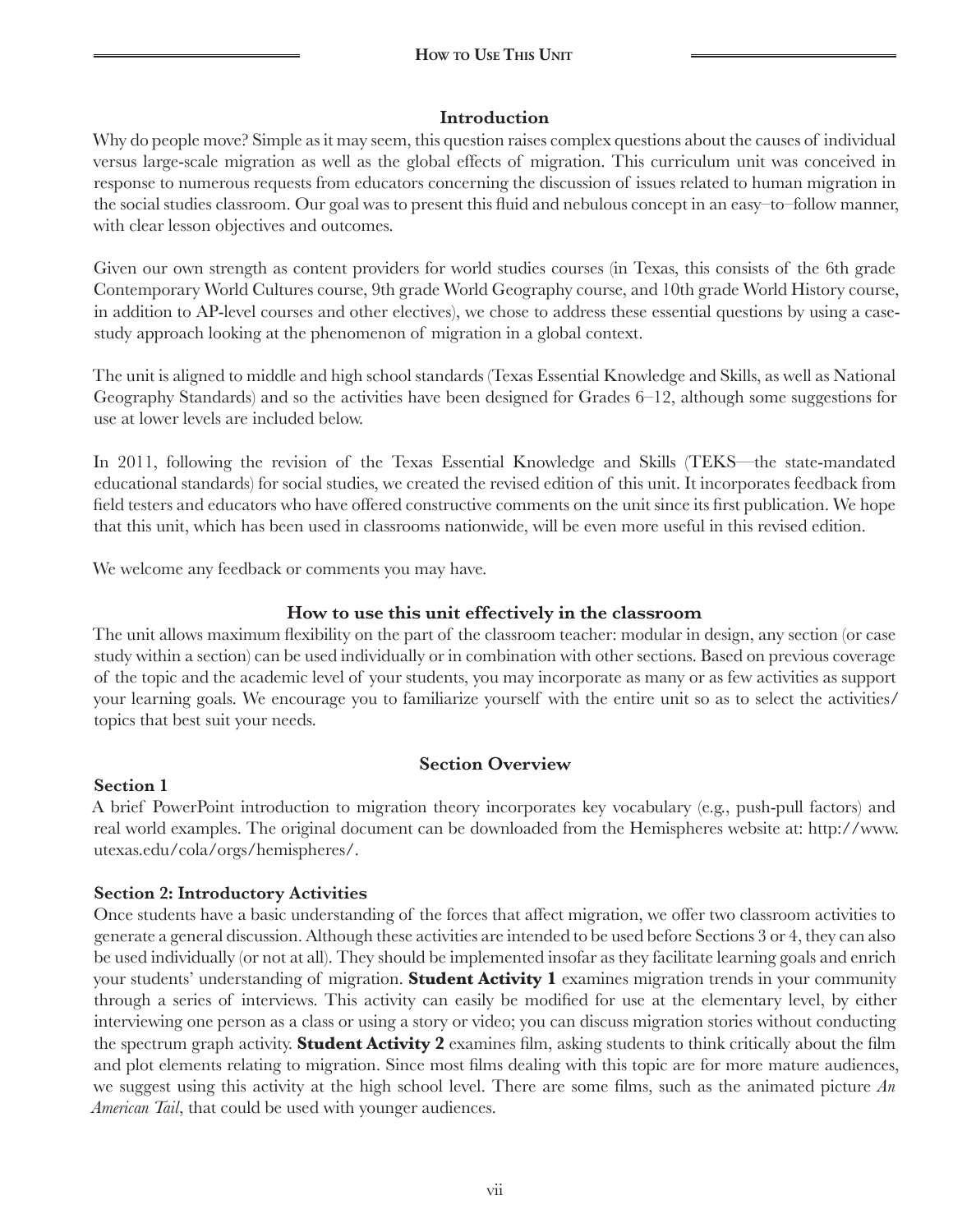#### **Section 3: Using T-Charts and Writing Prompts to Explore Migration**

Intended for a middle school audience, the T-chart case studies may also be used with older students in place of the advocate/decision-making activity. The five topics, which are simplified versions of real world issues from Section 4, include background information for the teacher, short readings for students, and four variations of an analysis activity.

For a high school audience, a writing prompt is provided in the instructions as Variation 4 to use the documents in the T-chart case studies to write a DBQ essay. A grading rubric for the essay can be found on page 68.

#### **Section 4: Using an Advocate/Decision-Making Activity to Discuss Migration**

This "controlled debate" activity requires students to argue one side of a real migration issue. Two to three pages of essential reading are included for each topic; supplemental materials are provided if time allows or if you feel that the issue needs additional coverage. We have made a conscious effort to use as many primary document sources as possible in order to help build critical reading and interpretation skills; reading levels vary according to the documents selected.

A writing prompt is provided in the instructions (p. 65) to use the documents provided in each case study to write a persuasive DBQ essay. The essay exercise can be done as an assessment piece for the Advocate/Decision-Making Activity. A grading rubric for the essay can be found on page 68.

#### **Appendix: Glossary of Terms**

We have provided a list of terms defined in footnotes in the glossary for handy reference.

#### **Additional Resources**

Each case study in Section 4 also includes a list of Web and print resources for learning more about the topic it covers. *ABC-CLIO, History Alive!*, and other content providers may have additional materials that will help facilitate the coverage of migration in your classroom.

We hope you find this unit useful and that you feel free to select and modify activities as they fit your classroom needs.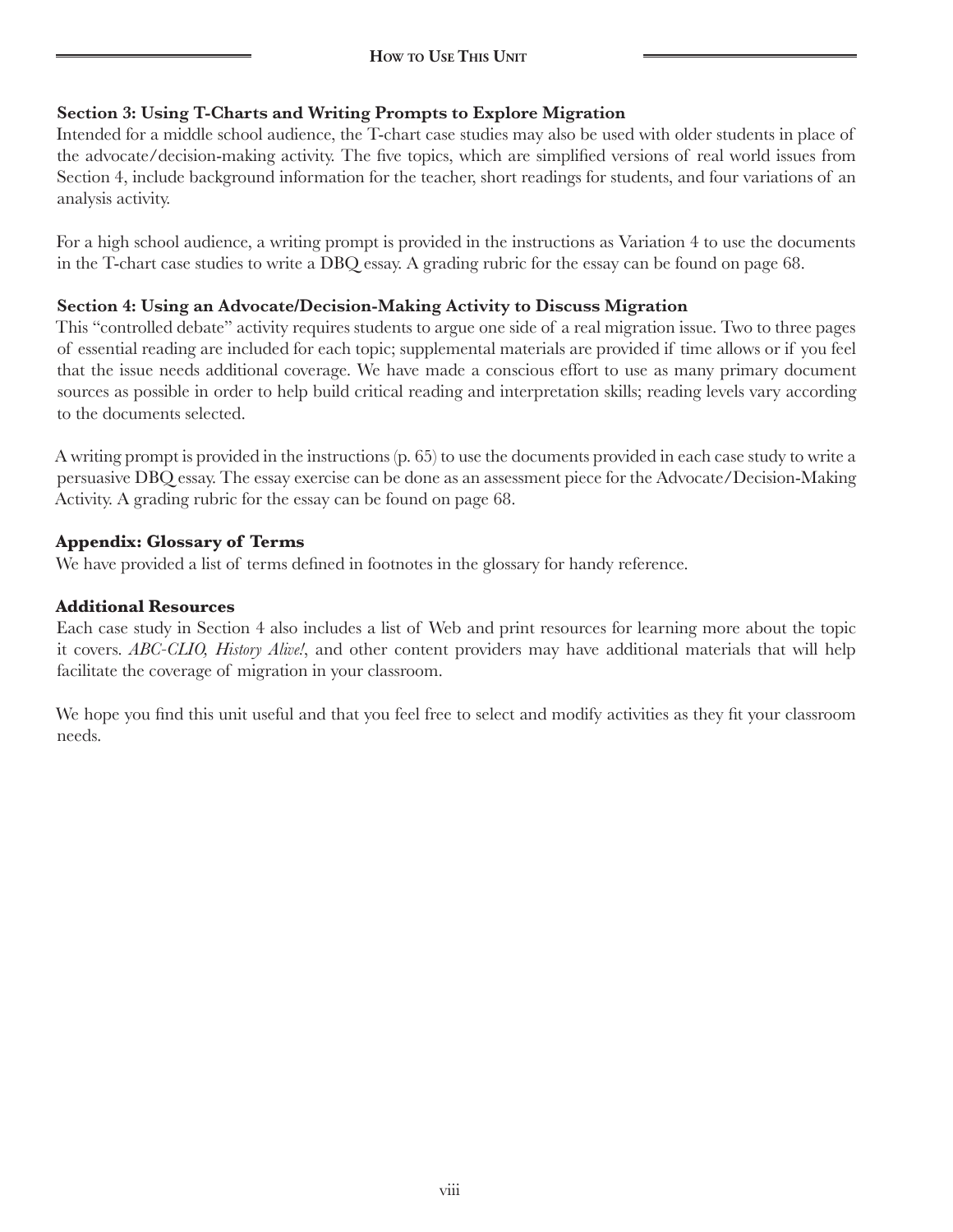#### **THIS CURRICULUM UNIT ADDRESSES THE FOLLOWING STANDARDS IN THE TEXAS ESSENTIAL KNOWLEDGE & SKILLS (TEKS), 2010 REVISION:**

#### **113.18 Social Studies, Grade 6**

#### GEOGRAPHY

4) The student understands the factors that influence the locations and characteristics of locations of various contemporary societies on maps and globes and uses latitude and longitude to determine absolute locations.

The student is expected to:

B) identify and explain the geographic factors responsible for patterns of population in places and regions;

C) explain ways in which human migration influences the character of places and regions.

#### **ECONOMICS**

8) The student understands the factors of production in a society's economy.

The student is expected to:

- A) describe ways in which the factors of production (natural resources, labor, capital, and entrepreneurs) influence the economies of various contemporary societies;
- B) identify problems and issues that may arise when one or more of the factors of production is in relatively short supply; and
- C) explain the impact of relative scarcity of resources on international trade and economic interdependence among and within societies.

#### **HISTORY**

1) The student understands that historical events influence contemporary events.

The student is expected to:

- A) trace characteristics of various contemporary societies in regions that resulted from historical events or factors such as invasion, conquests, colonization, immigration, and trade; and
- B) analyze the historical background of various contemporary societies to evaluate relationships between past conflicts and current conditions.

#### SOCIAL STUDIES SKILLS

21) The student applies critical-thinking skills to organize and use information acquired through established research methodologies from a variety of valid sources, including electronic technology.

The student is expected to:

- A) differentiate between, locate, and use valid primary and secondary sources such as computer software; interviews; biographies; oral, print, and visual material; and artifacts to acquire information about various world cultures;
- B) analyze information by sequencing, categorizing, identifying cause-and-effect relationships, comparing, contrasting, finding the main idea, summarizing, making generalizations and predictions, and drawing inferences and conclusions;
- C) organize and interpret information from outlines, reports, databases, and visuals, including graphs, charts, timelines, and maps;
- D) identify different points of view about an issue or current topic;
- D) identify different points of view about an issue or current topic;<br>
E) identify the elements of frame of reference that influenced participants in an event.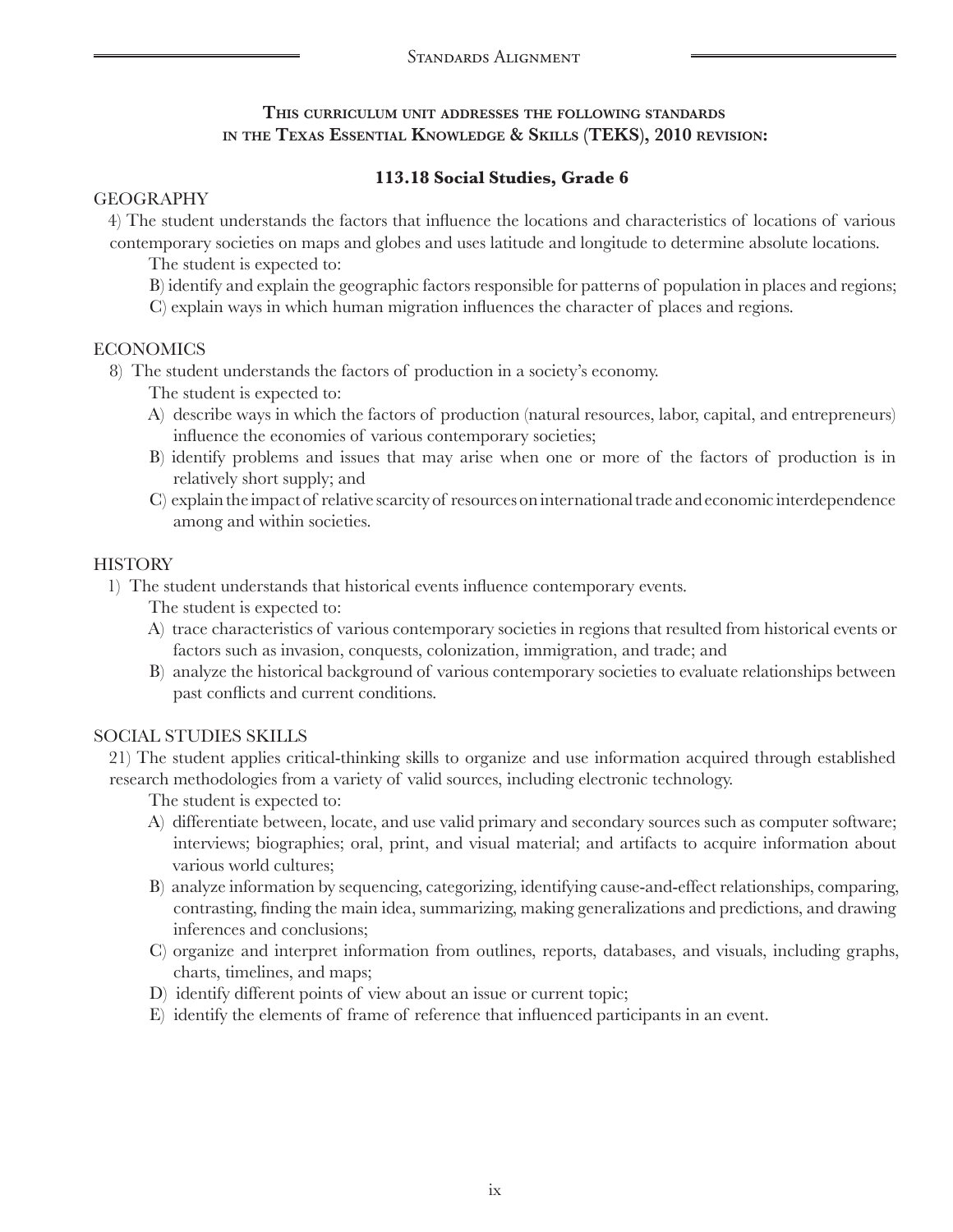#### **113.33 World History Studies**

#### **CULTURE**

18) The student understands the ways in which cultures change and maintain continuity.

The student is expected to:

A) analyze cultural changes in specific regions caused by migration, war, trade, innovations, and diffusion.

#### **GEOGRAPHY**

- 7) The student understands the growth, distribution, movement, and characteristics of world population. The student is expected to:
	- B) explain the political, economic, social, and environmental factors that contribute to human migration such as how national and international migrations are shaped by push–and–pull factors and how physical geography affects the routes, flows, and destinations of migration.

#### **HISTORY**

13) The student understands the impact of major events associated with the Cold War and independence movements.

The student is expected to:

F) explain how Arab rejection of the State of Israel has led to ongoing conflict.

#### SOCIAL STUDIES SKILLS

31) The student uses problem-solving and decision-making skills, working independently and with others, in a variety of settings.

The student is expected to:

- A) use a problem-solving process to identify a problem, gather information, list and consider options, consider advantages and disadvantages, choose and implement a solution, and evaluate the effectiveness of the solution; and
- B) use a decision-making process to identify a situation that requires a decision, gather information, identify options, predict consequences, and take action to implement a decision.

#### **113.34 World Geography Studies**

#### **HISTORY**

1) The student understands how geography and processes of spatial exchange (diffusion) influenced events in the past and helped to shape the present.

- The student is expected to:
- A) analyze the effects of physical and human geographic patterns and processes on the past and describe their impact on the present, including significant physical features and environmental conditions that influenced migration patterns and shaped the distribution of culture groups today.

#### **GEOGRAPHY**

7) The student understands the growth, distribution, movement, and characteristics of world population.

- The student is expected to:
- B) explain the political, economic, social, and environmental factors that contribute to human migration such as how national and international migrations are shaped by push–and–pull factors and how physical geography affects the routes, flows, and destinations of migration.
- 8) The student understands how people, places, and environments are connected and interdependent. The student is expected to:
	- A) compare ways that humans depend on, adapt to, and modify the physical environment, including the influences of culture and technology;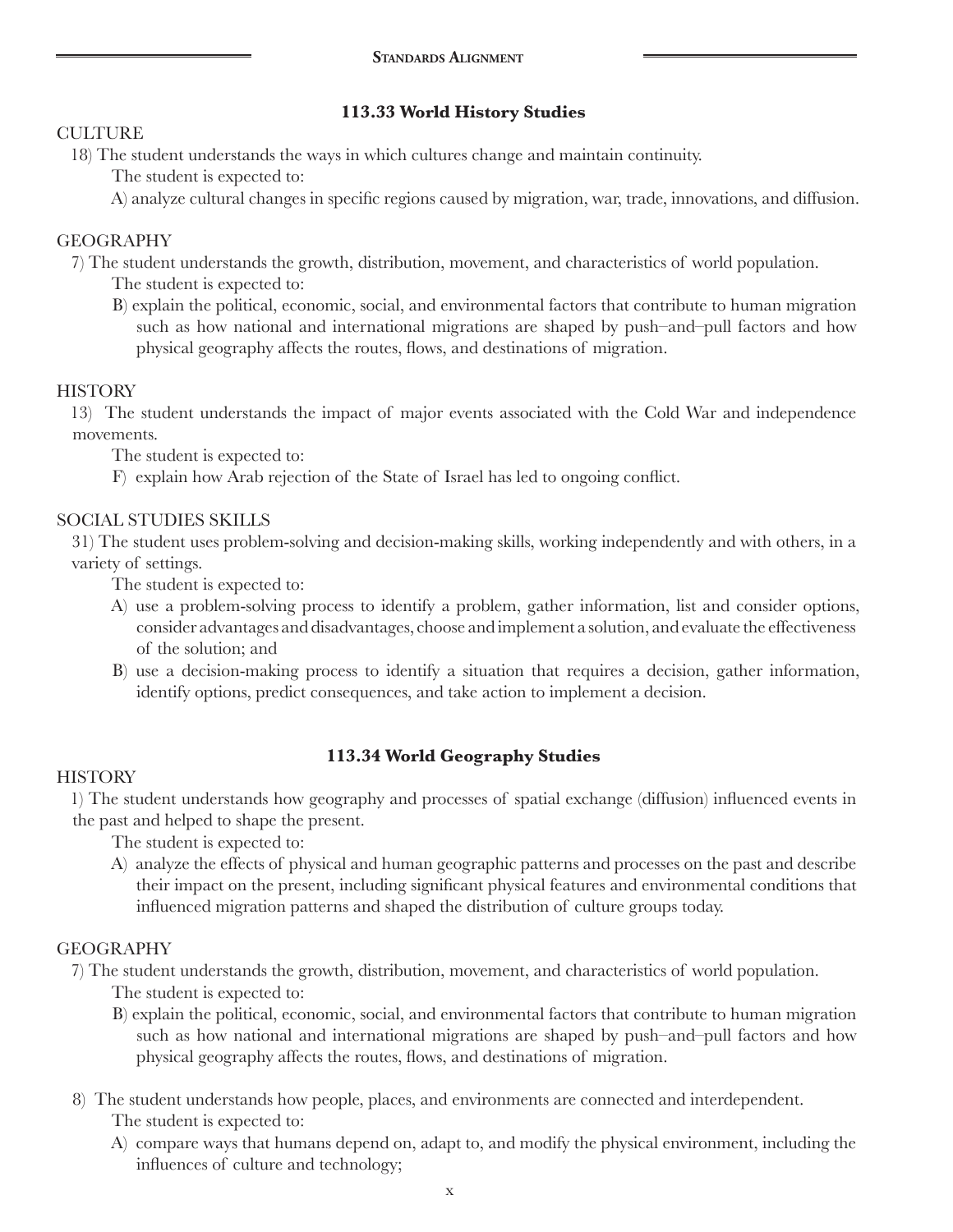- B) describe the interaction between humans and the physical environment and analyze the consequences of extreme weather and other natural disasters such as El Niño, floods, tsunamis, and volcanoes; and
- C) evaluate the economic and political relationships between settlements and the environment, including sustainable development and renewable/non-renewable resources.

#### GOVERNMENT

- 14) The student understands the processes that influence political divisions, relationships, and policies. The student is expected to:
	- C) analyze the human and physical factors that influence the power to control territory and resources, create conflict/war, and impact international political relations of sovereign nations such as China, the United States, Japan, and Russia and organized nation groups such as the United Nations (UN) and the European Union (EU).

#### **CITIZENSHIP**

15) Citizenship. The student understands how different points of view influence the development of public policies and decision-making processes on local, state, national, and international levels.

The student is expected to:

- A) identify and give examples of different points of view that influence the development of public policies and decision-making processes on local, state, national, and international levels; and
- B) explain how citizenship practices, public policies, and decision making may be influenced by cultural beliefs, including nationalism and patriotism.

#### SOCIAL STUDIES SKILLS

31) The student uses problem-solving and decision-making skills, working independently and with others, in a variety of settings.

The student is expected to:

- A) use a problem-solving process to identify a problem, gather information, list and consider options, consider advantages and disadvantages, choose and implement a solution, and evaluate the effectiveness of the solution; and
- B) use a decision-making process to identify a situation that requires a decision, gather information, identify options, predict consequences, and take action to implement a decision.

#### **THIS UNIT ALSO ADDRESSES THE FOLLOWING NATIONAL GEOGRAPHY STANDARDS:**

**Standard 9, Human Systems:** The characteristics, distribution, and migration of human populations on Earth's surface.

#### **GRADES 5–8**

By the end of the eighth grade, the student knows and understands:

- 3. the types and historical patterns of human migration and;
- 4. the effects of migration on the characteristics of places.

#### **GRADES 9–12**

By the end of the twelfth grade, the student knows and understands:

- 1. trends in world population numbers and patterns and;
- 2. the impact of human migration on physical and human systems.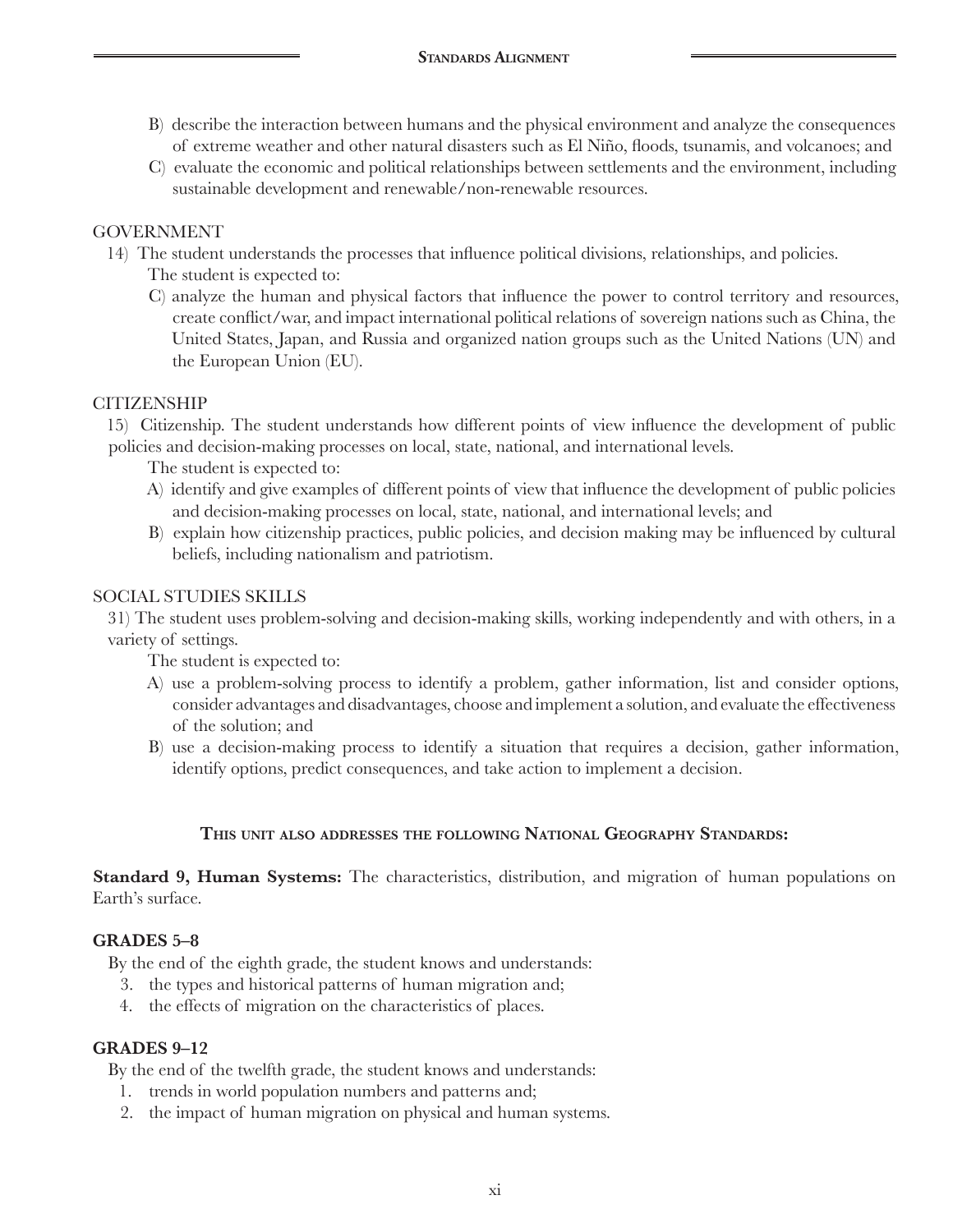#### **Student Activity: Migration Advocate/Decision-Making Activity**

Advocate/decision-making activities allow for complete class involvement. Unlike class debates, which are usually dominated by a few of the most vocal students, the advocate/decision-making activity works well because each student is accountable for a role. Every student is either a debater ("advocate") or a judge ("decision-maker"). The exercise sets up clear points of disagreement, and the competition to persuade the decision-maker enhances student motivation. In addition, such activities can be used with a large variety of historical and contemporary social studies problems and issues.

This activity revolves around a complex historical or contemporary migration issue that is presented to the students. It is presented in the form of a "should" question, allowing participants to examine reasons for support or opposition of the issue under discussion. Case studies for use with this activity can be found beginning on page 70.

#### **Time Needed:**

Two class periods of 45 minutes–1 hour each or one 90-minute class period will be sufficient for steps  $3-5$ , assuming that:

- class preparation (step 1) is done outside of this time frame (this will require approximately 10–15 minutes to assign roles, distribute worksheets and readings, and to explain the first steps of the activity);
- individual preparation (step 2) is assigned as homework; and
- group preparation (step 3), confrontation (step 4), and de-briefing (step 5) are done in class.

We recommend a minimum of 30 additional minutes if individual preparation (step 2) is assigned as an in-classs activity.

#### **Supplies for this activity:**

- the *Advocate's Worksheet* (p. 66)
- the *Decision-Maker's Worksheet* (p. 67)
- copies of the 2-4 page brief from any of the case studies that follow in this section, beginning on p. 70

#### **Conducting the activity:**

There are five steps in this activity, and an optional sixth step for assessment. It is also possible to do the assessment activity—writing a persuasive essay—without doing the advocate/decision-making activity. Begin by selecting the question(s) your class will debate.

#### Step 1: Class preparation:

Divide the students into 3 groups and assign each group one of the following roles: 1) advocates in favor, 2) advocates in opposition, and 3) decision-makers. The groups should be equal in size. When the class number is not divisible by 3, make the one or two extra students decision-makers.

#### Step 2: Individual preparation:

During this phase, the students should quietly read their background documentation. Each case study contains a brief that all students should read. Supplemental readings follow, which may be assigned as extra credit or as homework. While reading, each student should complete the appropriate worksheet.

Advocates prepare their arguments by finding relevant evidence in the text that supports their position, using the worksheet on page 66. Decision-makers prepare questions to ask the advocates and consider what the main arguments on each side are likely to be, completing the first section of the worksheet on page 67.

*Alternately, you may choose to assign roles to students after they have done the reading and note-taking, requiring all students to examine all sides of the issue and prepare an argument for both sides.*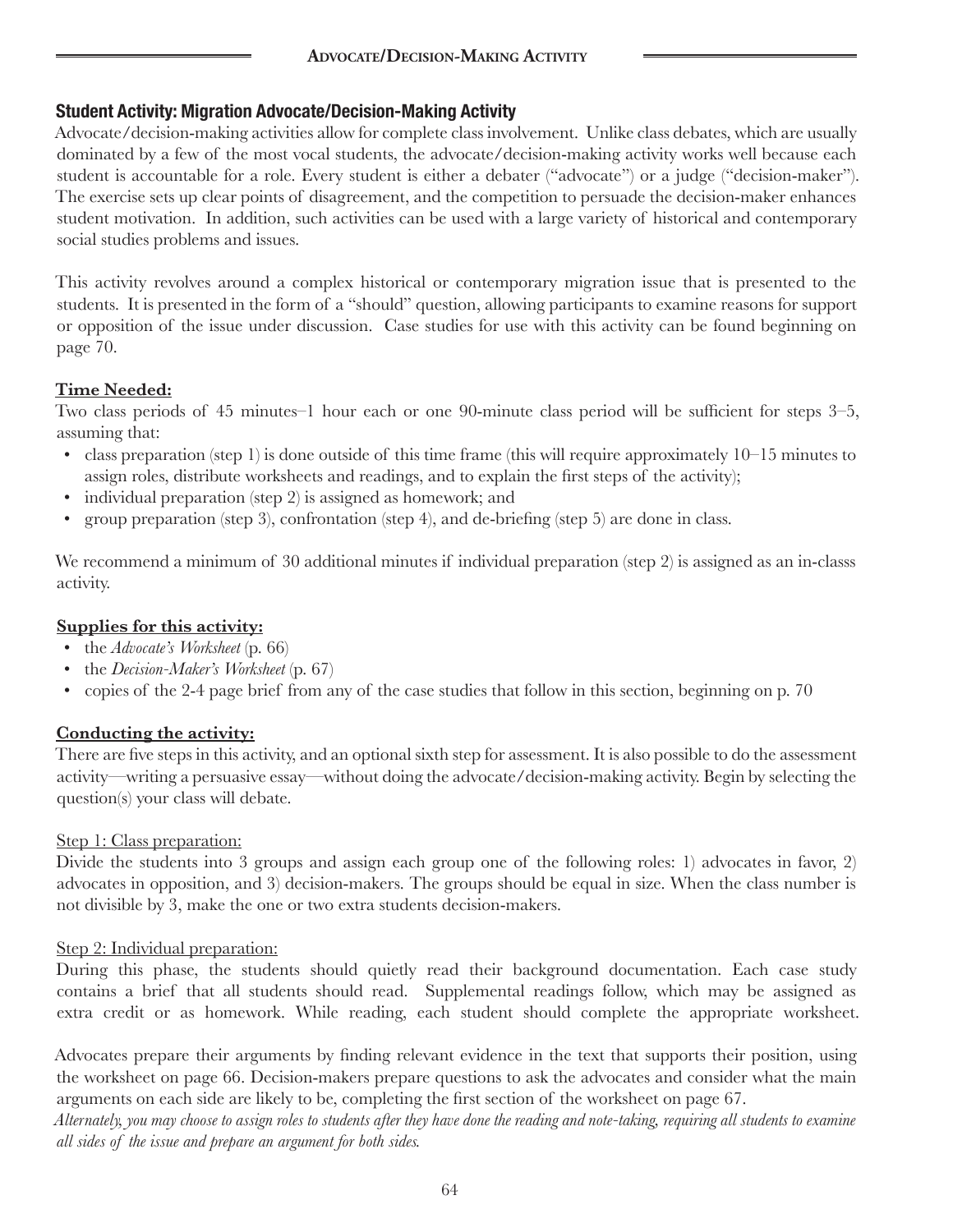#### Step 3: Group preparation:

Have your students come together in groups according to the roles they have been assigned: advocates in favor will meet with the other advocates in favor, advocates in opposition with their counterparts, and decision-makers with the other decision-makers.

In each group, students should share the information gathered during individual preparation, and the arguments they have prepared. The advocates should decide the best arguments for their perspective, while decision–makers should analyze both perspectives, deciding the best questions to ask.

#### Step 4: Confrontation:

Re-group your students into small groups of 3, consisting of one advocate from each side and a decision-maker. (If your class is not divisible by 3, there will be one or two groups with an extra decision-maker.)

For the first ten minutes, advocates in favor are allowed to present their argument to the decision-maker, who may ask questions. During this period, the advocates in opposition may only listen and take notes.

For the next ten minutes, advocates in opposition have their chance to present their argument, while their opponent may only listen and take notes.

For the final 10–15 minute period, the advocates may debate the issue, presenting rebuttals or challenges to the argument presented, and the decision-maker may further question both advocates.

At the end of this period, the decision-maker should complete his or her worksheet, revealing their decision and the reasons for it.

#### Step 5: De-briefing:

Individual decision-makers should stand before the class and summarize the debate process for their group, discussing which arguments were most persuasive and most supportable. They should end by announcing their decision and the reasons for it.

Arguments and decisions may also be reviewed in terms of values. A homework assignment, for all participants, could include an essay examining values: What values underlay the positions and statements? Where did the values conflict? What values did the decision-makers demonstrate?

#### Assessment (optional):

The assessment piece is a DBQ activity that uses the documents in each case study and the following essay prompt: *Read the introduction and the documents provided. Identify the push and pull factors given in the documents. Consider the overall issue. Are the causes economic, social, political, or environmental (or more than one of these) in nature?* 

*Write a persuasive essay in which you describe the issue presented. Be sure to identify the major push and pull factors, their causes, and the potential effects they may have on the migrants, the place they are planning to leave, and the place to which they are planning to migrate. Cite specific passages and examples from the documents to support your answer. Remember to consider the perspective of the authors of each document. Finally, explain which argument you find more persuasive, based on the factors you have described above.. Justify your decision citing information from the documents, or from additional research.*

#### A grading rubric may be found on page 68.

THIS ACTIVITY WAS ORIGINALLY DEVELOPED BY JOHN ROSSI OF THE SCHOOL OF EDUCATION, VIRGINIA COMMONWEALTH UNIVERSITY. THIS ADAPTATION BY HEMISPHERES, THE UNIVERSITY OF TEXAS AT AUSTIN, IS BASED ON <sup>A</sup> REVISED VERSION USED BY THE EDUCATION PROGRAM OF THE UNITED STATES INSTITUTE OF PEACE.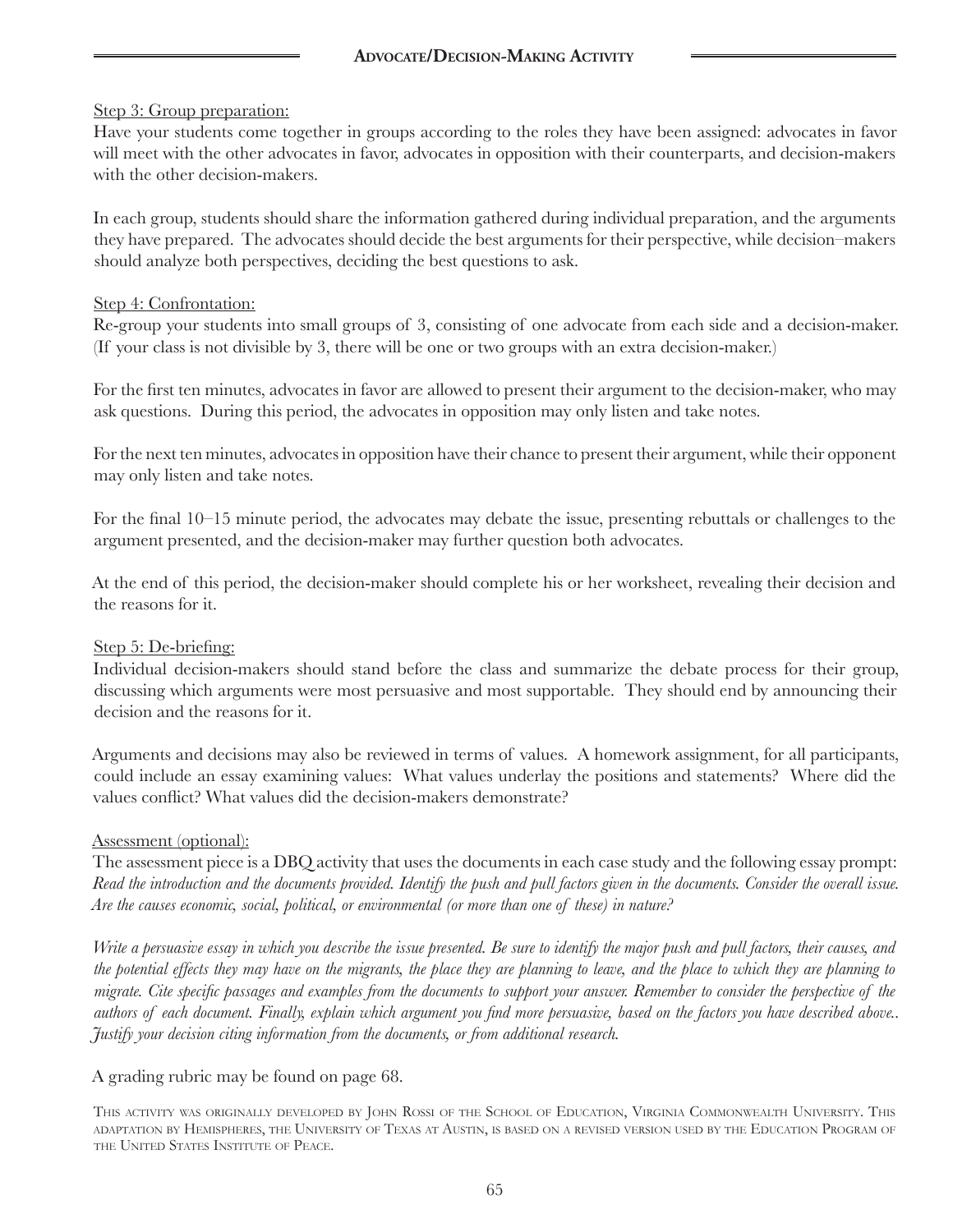| <b>ADVOCATE'S WORKSHEET</b>                                                                                                                                                                                                               |  |  |  |  |  |  |
|-------------------------------------------------------------------------------------------------------------------------------------------------------------------------------------------------------------------------------------------|--|--|--|--|--|--|
|                                                                                                                                                                                                                                           |  |  |  |  |  |  |
|                                                                                                                                                                                                                                           |  |  |  |  |  |  |
|                                                                                                                                                                                                                                           |  |  |  |  |  |  |
|                                                                                                                                                                                                                                           |  |  |  |  |  |  |
|                                                                                                                                                                                                                                           |  |  |  |  |  |  |
|                                                                                                                                                                                                                                           |  |  |  |  |  |  |
|                                                                                                                                                                                                                                           |  |  |  |  |  |  |
|                                                                                                                                                                                                                                           |  |  |  |  |  |  |
| 2. A second <b>reason</b> to support the position is. <b>Example 2. A second reason is a set of the set of the set of the set of the set of the set of the set of the set of the set of the set of the set of the set of the set of t</b> |  |  |  |  |  |  |
|                                                                                                                                                                                                                                           |  |  |  |  |  |  |
|                                                                                                                                                                                                                                           |  |  |  |  |  |  |
|                                                                                                                                                                                                                                           |  |  |  |  |  |  |
|                                                                                                                                                                                                                                           |  |  |  |  |  |  |
|                                                                                                                                                                                                                                           |  |  |  |  |  |  |
|                                                                                                                                                                                                                                           |  |  |  |  |  |  |
|                                                                                                                                                                                                                                           |  |  |  |  |  |  |
|                                                                                                                                                                                                                                           |  |  |  |  |  |  |
|                                                                                                                                                                                                                                           |  |  |  |  |  |  |
|                                                                                                                                                                                                                                           |  |  |  |  |  |  |
|                                                                                                                                                                                                                                           |  |  |  |  |  |  |
|                                                                                                                                                                                                                                           |  |  |  |  |  |  |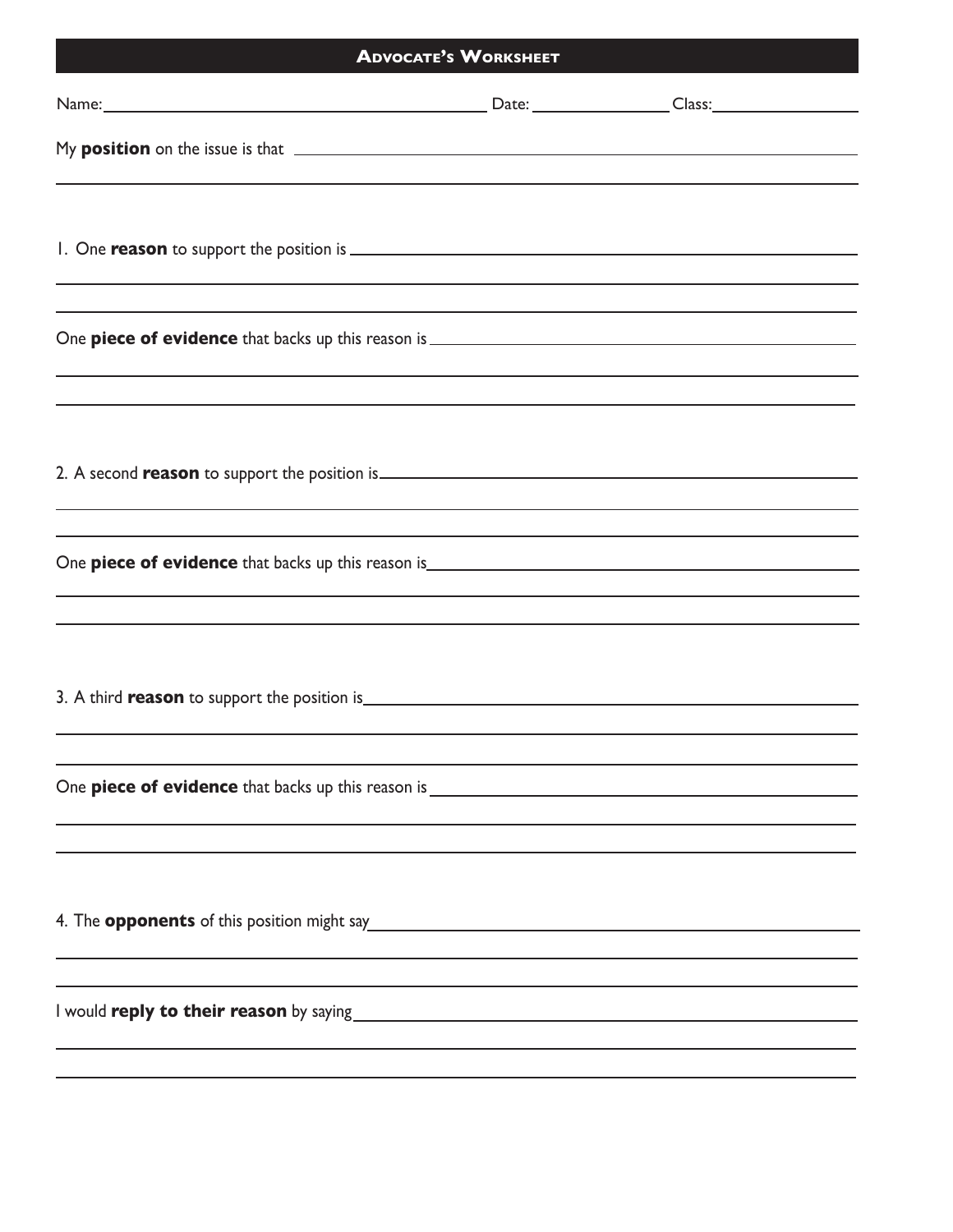#### **DECISION-MAKER'S WORKSHEET**

Name: Class: Class: Class: Class: Class: Class: Class: Class: Class: Class: Class: Class: Class: Class: Class: Class: Class: Class: Class: Class: Class: Class: Class: Class: Class: Class: Class: Class: Class: Class: Class:

I. List the questions you will ask the advocates when they try to persuade you. Ask challenging questions that show what you already know about the issue. Make sure your set of questions is balanced and does not show favoritism for one side.

|    | $\mathbf{I}_{1}$ , and the contract of the contract of the contract of the contract of the contract of the contract of the contract of the contract of the contract of the contract of the contract of the contract of the contract |  |  |
|----|-------------------------------------------------------------------------------------------------------------------------------------------------------------------------------------------------------------------------------------|--|--|
|    |                                                                                                                                                                                                                                     |  |  |
|    | 3.                                                                                                                                                                                                                                  |  |  |
|    |                                                                                                                                                                                                                                     |  |  |
| 5. |                                                                                                                                                                                                                                     |  |  |

II. On the back of this sheet, list the reasons given by each advocate when they attempt to persuade you. Divide the reasons into two columns, as shown here:

**REASONS FOR THE REASONS AGAINST** 

- III. Before making a decision, think about these questions:
	- 1. Is the reason relevant?
	- 2. Is the reason supported by evidence?
	- 3. What reasons presented by one advocate went unchallenged by the other advocate?
	- 4. What contrary evidence was presented?
	- 5. How unbiased are the sources?

IV. After evaluating the reasons and evidence presented by both advocates, I have decided that:

| V. The reasons and/or evidence that most influenced my decision, in order of importance, are: |
|-----------------------------------------------------------------------------------------------|
|                                                                                               |
| 2. $\overline{\phantom{a}}$                                                                   |
| 3.                                                                                            |
|                                                                                               |
|                                                                                               |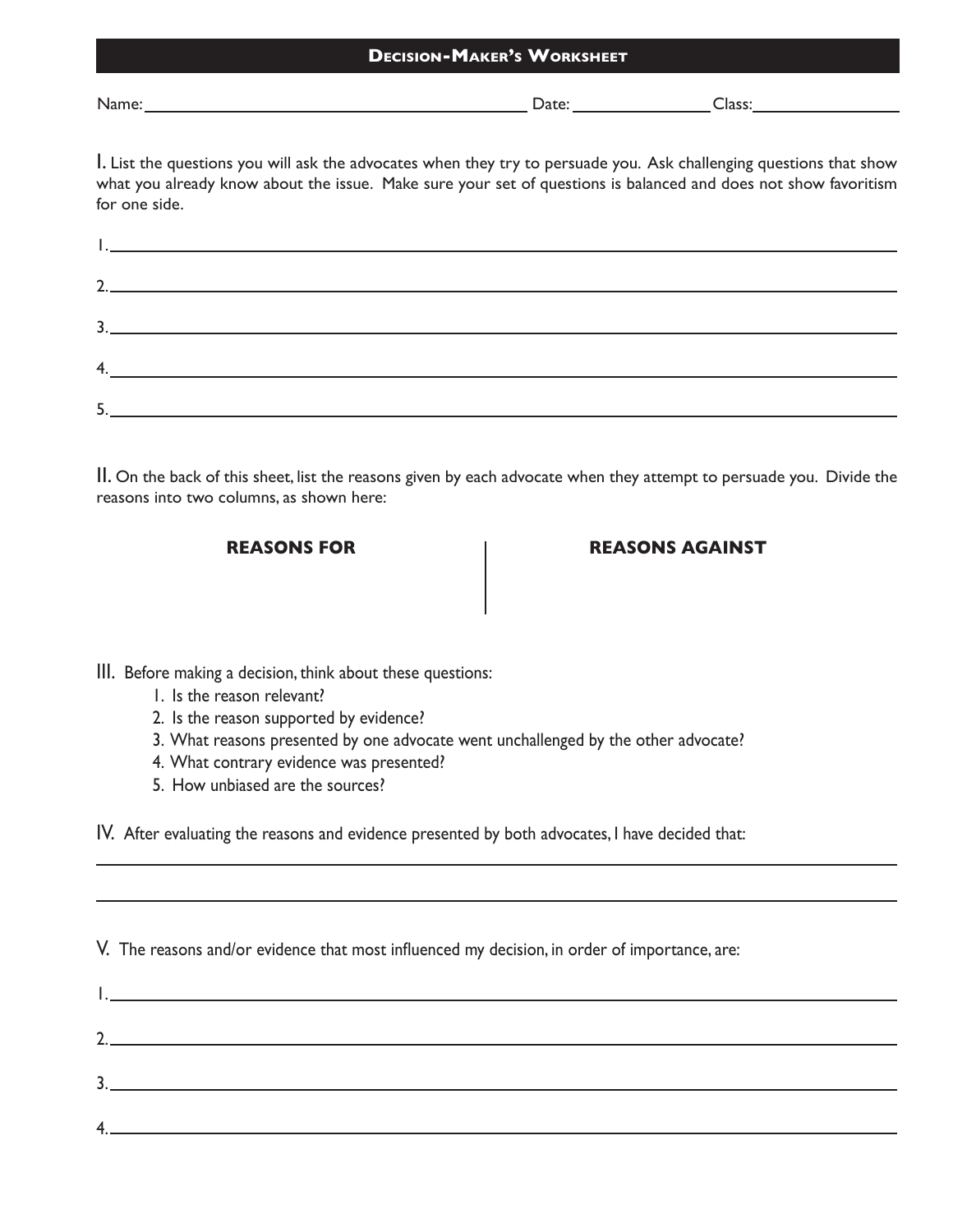Teacher Name: Teacher Name:

Student Name: Student Name:

 $\mathcal{L}_\text{max}$ 

| Focus or Thesis Statement<br><b>CATEGORY</b> | discussed.<br>4 - Above Standards<br>the main points to be<br>topic of the essay and outlines<br>The thesis statement names the                                                                                            | topic of the essay.<br>The thesis statement names the The thesis statement outlines<br>3 - Meets Standards                             | some or all of the main points<br>name the topic.<br>2 - Approaching Standards<br>to be discussed but does not                                       | name the topic AND does not<br>preview what will be discussed.<br>The thesis statement does not<br>1 - Below Standards | Score |
|----------------------------------------------|----------------------------------------------------------------------------------------------------------------------------------------------------------------------------------------------------------------------------|----------------------------------------------------------------------------------------------------------------------------------------|------------------------------------------------------------------------------------------------------------------------------------------------------|------------------------------------------------------------------------------------------------------------------------|-------|
| Evidence and Examples                        | show how each piece of<br>position.<br>evidence supports the author's<br>and explanations are given that and explanations are given that relevant and has an<br>examples are specific, relevant<br>All of the evidence and | examples are specific, relevant<br>evidence supports the author's<br>show how each piece of<br>position.<br>Most of the evidence and   | evidence and examples is<br>that piece of evidence supports<br>the author's position.<br>At least one of the pieces of<br>explanation that shows how | not explained.<br>z<br>Evidence and examples are<br>OT relevant AND/OR are                                             |       |
| Accuracy                                     | accurately.<br>statistics are reported<br>All supportive facts and                                                                                                                                                         | statistics are reported<br>accurately.<br>Almost all supportive facts and                                                              | Most supportive facts and<br>accurately.<br>statistics are reported                                                                                  | statistics were inaccurately<br>$\overline{\mathbf{N}}$<br>reported.<br>ost supportive facts and                       |       |
| Closing paragraph                            | begins the closing paragraph.<br>of the position statement<br>understanding the writer's<br>position. Effective restatement<br>leaves the reader solidly<br>The conclusion is strong and                                   | sentences of the closing<br>paragraph.<br>restated within the first two<br>The author's position is<br>The conclusion is recognizable. | The author's position is<br>beginning.<br>paragraph, but not near the<br>restated within the closing                                                 | gd<br>per just ends.<br>here is no conclusion - the                                                                    |       |
| Grammar & Spelling                           | content.<br>distract the reader from the<br>grammar or spelling that<br>Author makes no errors in                                                                                                                          | content<br>distract the reader from the<br>grammar or spelling that<br>Author makes 1-2 errors in                                      | content.<br>distract the reader from the<br>grammar or spelling that<br>Author makes 3-4 errors in                                                   | that distract the reader from<br>errors in grammar or spelling<br>the content.<br>Author makes more than 4             |       |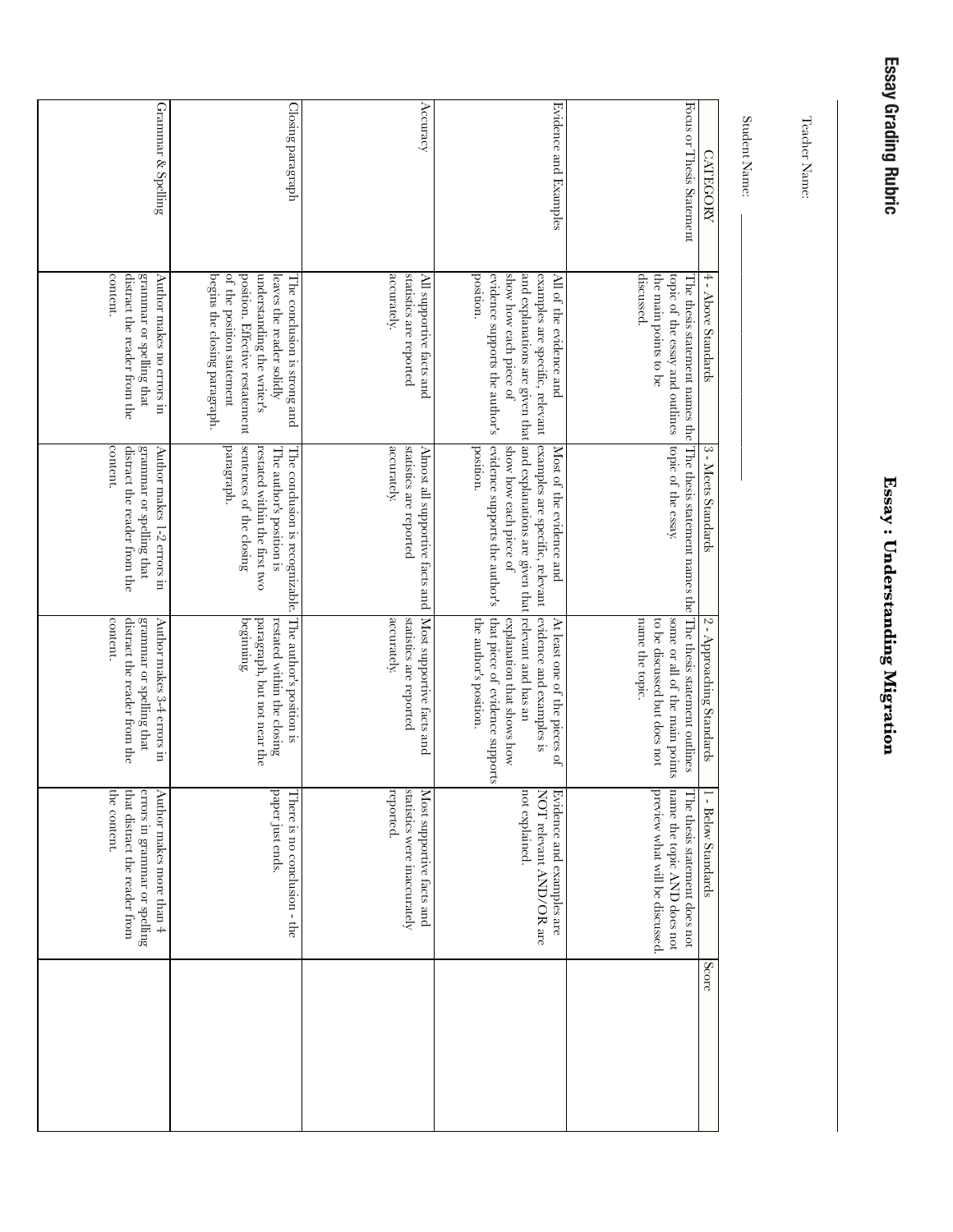#### **Should Nicaraguans have emigrated to other countries during the turbulent years of the Sandinista-Contra upheaval?**

In 1979, after over four decades of the brutal dictatorship of Somoza, the FSLN (Sandinista National Liberation Front, or the Sandinistas) toppled his government with wide support from throughout the country. However, the country was in trouble (the economy was in ruins, food was scarce, education was weak, and medical help almost nonexistent) and the Sandinistas were soon fighting a guerrilla war launched by U.S.-backed *Contras*, or counterrevolutionaries. The new government faced many problems. Many Nicaraguans left their country, seeking peace and stability in other nations. Read the following to argue your position in the Advocate/Decision-Making Activity. Think about the political, economic, and security reasons why people would stay or go.



SOURCE: THE HISTORICAL ATLAS OF THE TWENTIETH CENTURY, © MATTHEW WHITE, 2000, HTTP://USERS.RCN.COM/MWHITE28/NICARAGU. HTM.

|               |        | Table 1: External Migration out of Nicaragua, by Sex, 1950-2000 |         |
|---------------|--------|-----------------------------------------------------------------|---------|
| Period        | Men    | Women                                                           | Total   |
| 1950-1955     | 6,000  | 4,800                                                           | 10,800  |
| 1955-1960     | 6,000  | 5,000                                                           | 11,000  |
| 1960-1965     | 8,000  | 6,000                                                           | 14,000  |
| 1965-1970     | 12,000 | 7,000                                                           | 19,000  |
| $1970 - 1975$ | 20,006 | 20,000                                                          | 40,006  |
| 1975-1980     | 30,300 | 29,650                                                          | 59,950  |
| 1980-1985     | 55,500 | 54,650                                                          | 110,150 |
| 1985-1990     | 81,700 | 74,000                                                          | 155,700 |
| 1990-1995     | 62,700 | 51,250                                                          | 113,950 |
| 1995-2000     | 82,300 | 75,500                                                          | 157,800 |

SOURCE: INIDE (NATIONAL INSTITUTE OF INFORMATION AND DEVELOPMENT, NICARAGUA), ESTIMACIÓN Y PROYECCIÓN DE LOS COMPONENTES DEMOGRÁFICOS 1950–2050, A NIVEL NACIONAL, WWW.INIDE.GOB.NI/PROYECCIONES/PROYECCAP1.PDF.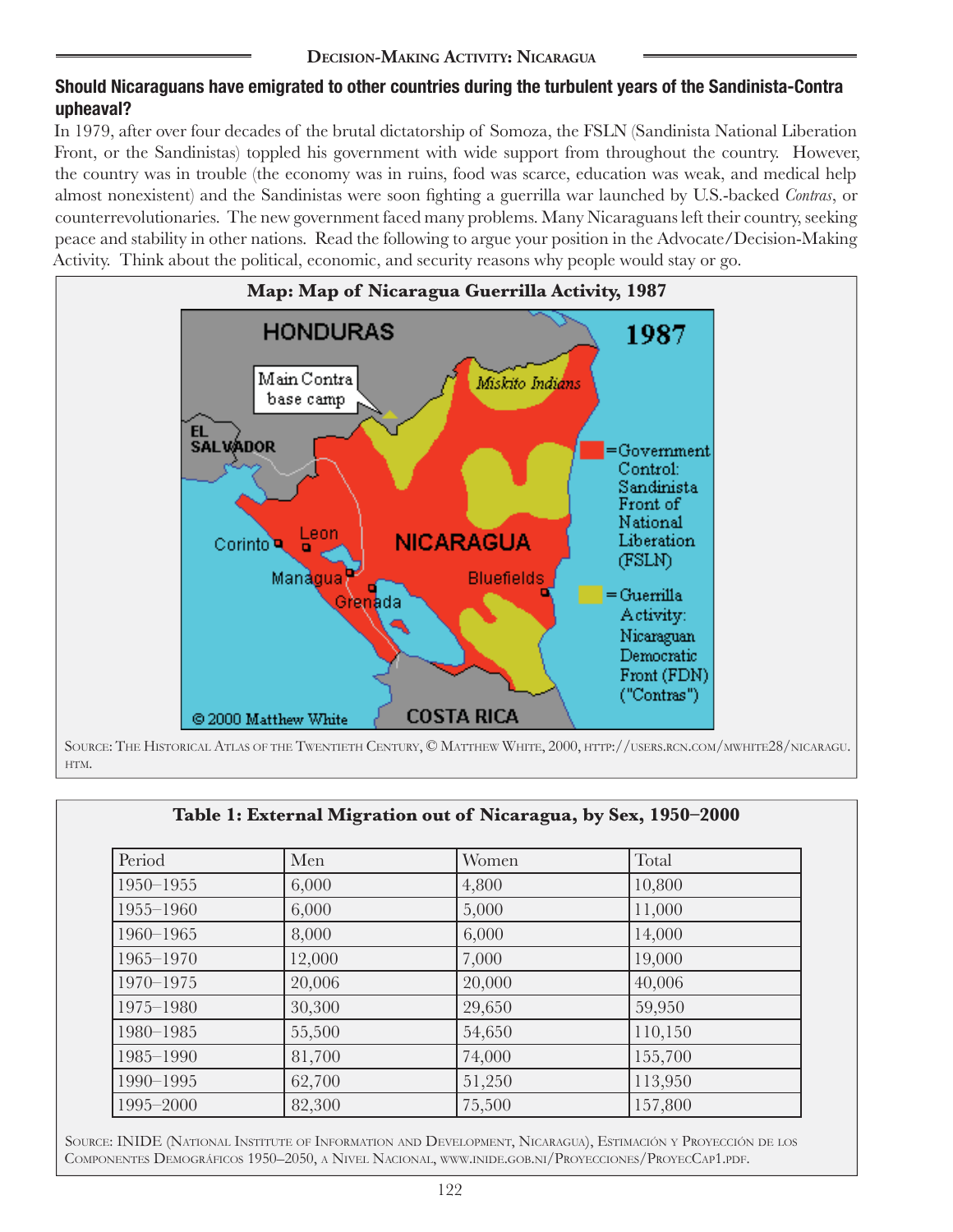| Country     | 1960   | 1970   | 1980   | 1990    |
|-------------|--------|--------|--------|---------|
| Costa Rica  | 5,425  | 16,691 | 29,639 | 43,530  |
| El Salvador | 6,310  | 15,717 | 94,447 | 465,433 |
| Guatemala   | 5,381  | 17,356 | 63,073 | 225,739 |
| Honduras    | 6,503  | 19,118 | 39,154 | 108,923 |
| Nicaragua   | 9,474  | 16,124 | 44,166 | 168,659 |
| Panama      | 13,076 | 20,046 | 60,740 | 85,737  |

#### **Table 2: Country of Birth of the Foreign-Born Population in the United States: 1960 to 1990**

SOURCE: U.S. BUREAU OF THE CENSUS, HTTP://WWW.CENSUS.GOV/POPULATION/WWW/DOCUMENTATION/TWPS0029/TAB03.HTML.

#### **Reading 1: "The Impact of the Sandinistas on Nicaragua"**

By July 17, 1979, the Sandinistas had formally taken power. Their new constitution guaranteed human rights that were previously ignored by the Somoza regime. It guaranteed equal justice under law, the right to free expression, and the abolition of torture.

The Sandinista cause was supported by three major beliefs. The first, political democracy, meant that the Sandinistas supported a republican form of government, based on elections with universal suffrage. The second, participatory democracy, meant active citizen participation in government organizations, task forces, etc. Finally the third, economic equality, meant a communistic economy and complete equalization of wealth.

But the Sandinistas seemed to ignore the first and most important of their principles: political democracy. They immediately set up a ruling junta.

The junta did, though, set out to educate their people in a way the Somoza regime had never attempted. The National Literacy Campaign of 1980 affected one in every two Nicaraguans. The literacy rate rose from 45% to 86% in one of the largest literacy campaigns ever, and the Sandinista government drew international acclaim.

Prior to 1979, about 4% of the landowners controlled about 52% of the arable land. The Sandinista junta set out to fix this, trying to make it an equal proportion. They started to confiscate Somoza family land, and other, similar land. The nationalization of Somoza's property alone affected a total of 168 factories—25% of industrial plants in Nicaragua, valued at \$200 million. From 1981–1985, thousands of acres of land were expropriated and turned into new, peasant collectives.

The landlords that had had their land expropriated were also politically and socially persecuted. From the commencement of Sandinista rule, many rightists and right-wing sympathizers fled for the hills. With the discrete help of the US, these so-called counter-revolutionaries, or contras, began a guerilla war on the Sandinistas. Many Nicaraguans were now starting to doubt both Sandinista rule and the expropriation of the bourgeois land that led to this violence, terrorism, and death.

SOURCE: JORIAN POLIS SCHUTZ, "THE IMPACT OF THE SANDINISTAS ON NICARAGUA," 1998. (REPRINTED WITH PERMISSION.)

*Bourgeois: the middle class; a member of the property-owning class.*

*Expropriate: to take possession of someone else's property for your own use without permission or compensation.*

*Junta:* a small group of people, usually military officers, who rule a country after taking power in a coup or revolution.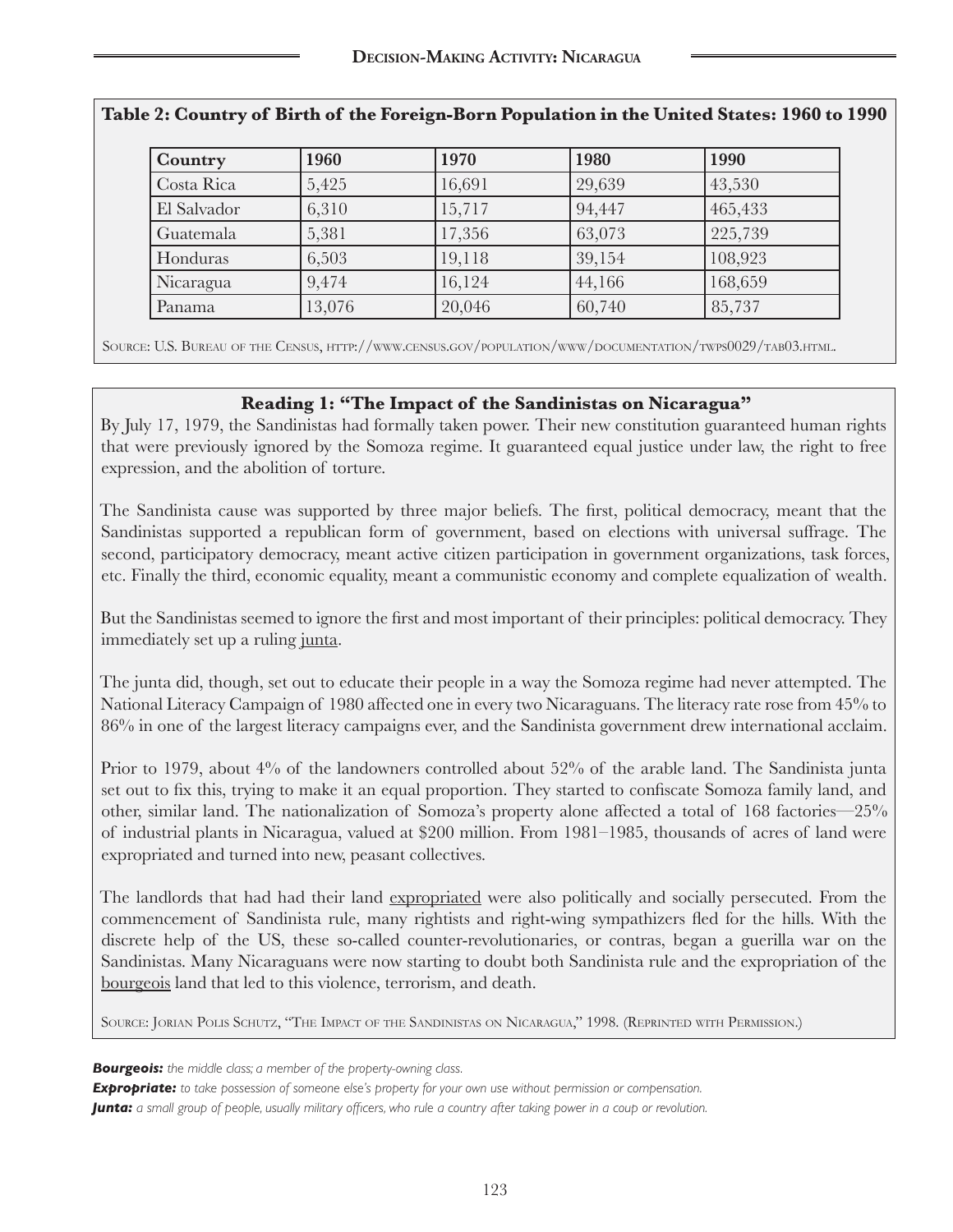#### **Reading 2: Academic Paper on Immigration to Miami**

*Miami was a favored destination of Nicaraguan immigrants during the 1980s, and Nicaraguan immigration trends for Miami would have been similar to those in other parts of the United States (albeit with smaller numbers of immigrants).*

The first Nicaraguans to arrive in Miami following the Sandinista ouster of Dictator Anastasio Somoza were those political and economic elites most intimately tied to the regime. A second wave of migrants arrived during the early 1980s. This wave was composed of urban professionals who overstayed their tourist visas. A third and much larger wave began arriving in the late 1980s as the US-sponsored Contra war against the Sandinista government devastated the country's economy. This wave was composed mostly of either rural peasants or urban working class Nicaraguans. Nicaraguan activists in [Miami-Dade] county estimate the current Nicaraguan population at somewhere between 150,000 to 175,000 persons.

During the 1980s the US government attempted to keep Nicaraguans in Central America in order to recruit them into the Contra army. "Federal officials thus did all they could to deter the arrival and settlement of new Nicaraguan refugees." By originally denying political asylum to thousands and rendering their migratory status 'illegal," the government subjected a large portion of the county's Nicaraguan population to employment in the region's low-wage dead-end informal economy. Unable to practice their professions, they experienced downward economic mobility. In fact, a study conducted at the end of the decade found that "70 percent of skilled Nicaraguans were working below their training level."

SOURCE: GASTÓN ALONSO-DONATE, "NUESTRA AMÉRICA IN GLOBAL MIAMI: COMPARATIVE IMMIGRANT INCORPORATION IN THE SHADOW OF THE STATE." (NEW YORK: BROOKLYN COLLEGE OF THE CITY UNIVERSITY OF NEW YORK, N.D.) (REPRINTED WITH PERMISSION.)

#### **Reading 3: Testimony, "Life in a War Zone"**

*Nancy Donovan, a missionary of the Maryknoll Order who worked for twenty-nine years with Nicaragua's poor, described her encounter with the Contras, whom President Reagan called "freedom fighters."* 

It is not easy to live in a war zone. The least of it was my being kidnapped by *contras* early this year. The hard part is seeing people die and consoling families. And it goes on and on in northern Nicaragua.

I found out that 14 civilians had been killed in two ambushes. Similar atrocities take place all over the country. I have a list of 35 civilians killed in our area between December 9 and January 23. Many others have been wounded or kidnapped. The *contras* boast of 500 recruits a month—this is one way to get them. Kidnapping with its uncertainty may be worse than killing. Some mothers tell daughters, "If they want to take you, run. That way they will kill you."

This is life in a war zone and it isn't pretty. It isn't good.

SOURCE: NANCY DONOVAN, M.M., "LIFE IN A WAR ZONE," *MARYKNOLL* 79, NO. 8 (AUGUST 1985): 24–27. (REPRINTED WITH PERMISSION.)

*Informal Economy: economic activities that are not taxed or monitored by a government or supervisory agency.*

*Political Asylum: when a country allows a foreign citizen to reside there as a way to avoid persecution or arrest in their home country.*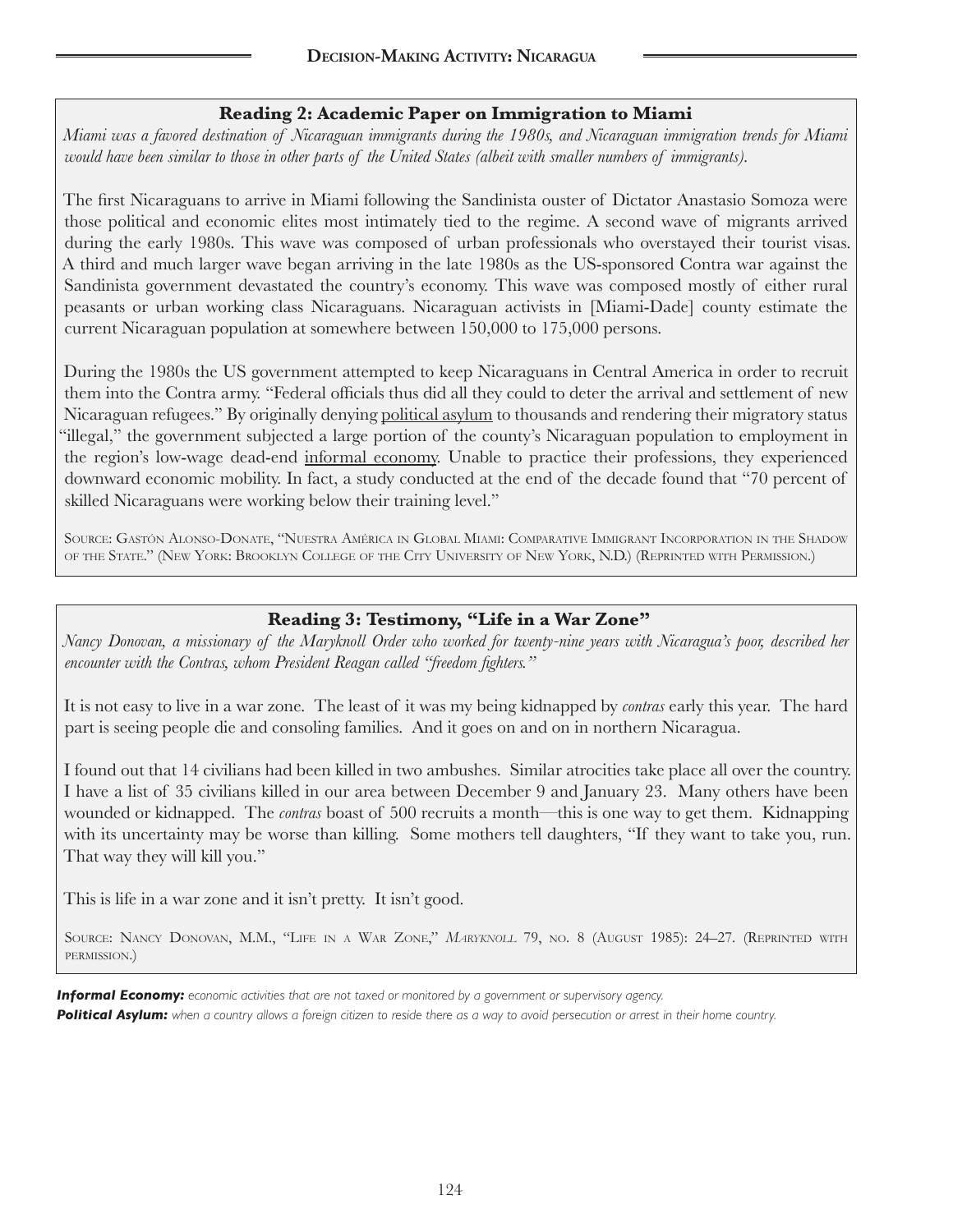#### **Supplemental Reading 1: Letter from Members of the First Veterans Peace Action Team (VPAT) to Harry Bergold, U.S. Ambassador to Nicaragua**

Harry Bergold Ambassador to Nicaragua United States Embassy Managua, Nicaragua

Dear Ambassador Bergold,

We, the members of the first Veterans Peace Action Team, have completed the first phase of our mission in Nicaragua. We want to share with you what we have seen and heard in the war zones, where United States policy has produced a veritable reign of terror, and to inform you of our plan for an unarmed and undefended peace walk between Jinotega and Wiwili through the Pantasma Valley, beginning Monday, March 23.

Over a two-week period we visited asentamientos in the northern war zones of La Dalia, Jinotega, and Pantasma. We also visited medical clinics and hospitals in Matagalpa and Jinotega, as well as the Managua Rehabilitation Hospital and military hospital at Apanas. We spoke to a wide range of Nicaraguans about the effects of the war: hospital patients; the mothers, wives, and *compañeros* of soldiers; the victims of ambushes; and, most movingly, survivors of the tank mine explosion of October 19, 1986 which destroyed a truck en route from Pantasma to Jinotega, killing 11 civilians and maiming 33 others.

Based upon our firsthand observations and eye-witness and victim accounts, we have arrived at a number of conclusions:

- 1. The military situation in Nicaragua reveals a clear case of aggression across recognized boundaries against a legitimate government. The war clearly reveals the Contra in the role of aggressor in violation of all principles of self-determination, and the Sandinista Popular Army in the role of self-defense, a right and duty embodied in international law and in the United States and Nicaraguan Constitutions.
- 2. The Contra war is not a war between armies. The Contra have systematically used the civilian population as targets, as well as health clinics, road-building equipment, telephone and power lines, agricultural cooperatives, schools, and other essentials of life for the civilian population.
- 3. The maiming and killing of children and civilians is United States policy, not an unintended or accidental consequence of United States policy.
- 4. The use of tank mines against civilians is the most outrageous and diabolical cruelty we have witnessed. Tank mines are placed on roads where there are no tanks and where it is known for a certainty that there is heavy, daily civilian use. We affirm the *Americas Watch* report of December 1986 which finds that "civilian deaths are directly foreseeable and avoidable, but the Contras take no precautions to avoid civilian casualties." Specific criminal responsibility rests upon the United States government for training, directing, and supplying the Contra in the use of tank mines against civilians under the Geneva Convention, the Nuremberg Principles, and the Land Mines Protocol.
- 5. Attacks upon health workers, doctors, health clinics and ambulances are at the core of an intentional, inhumane United States policy and a separate violation of law. Dr. John Isherwood of our team was present at the treatment for shrapnel wounds of leg, scrotum and ankle of a baby carried by its mother for threeand-a-half hours to a clinic after the Contra attacked her cooperative and threw a grenade on the roof of her home where she was trying to protect her four children. He stated "What we have seen is mutilated babies, maimed children paraplegics, young and old, who have lost feet, arms, and *... continues*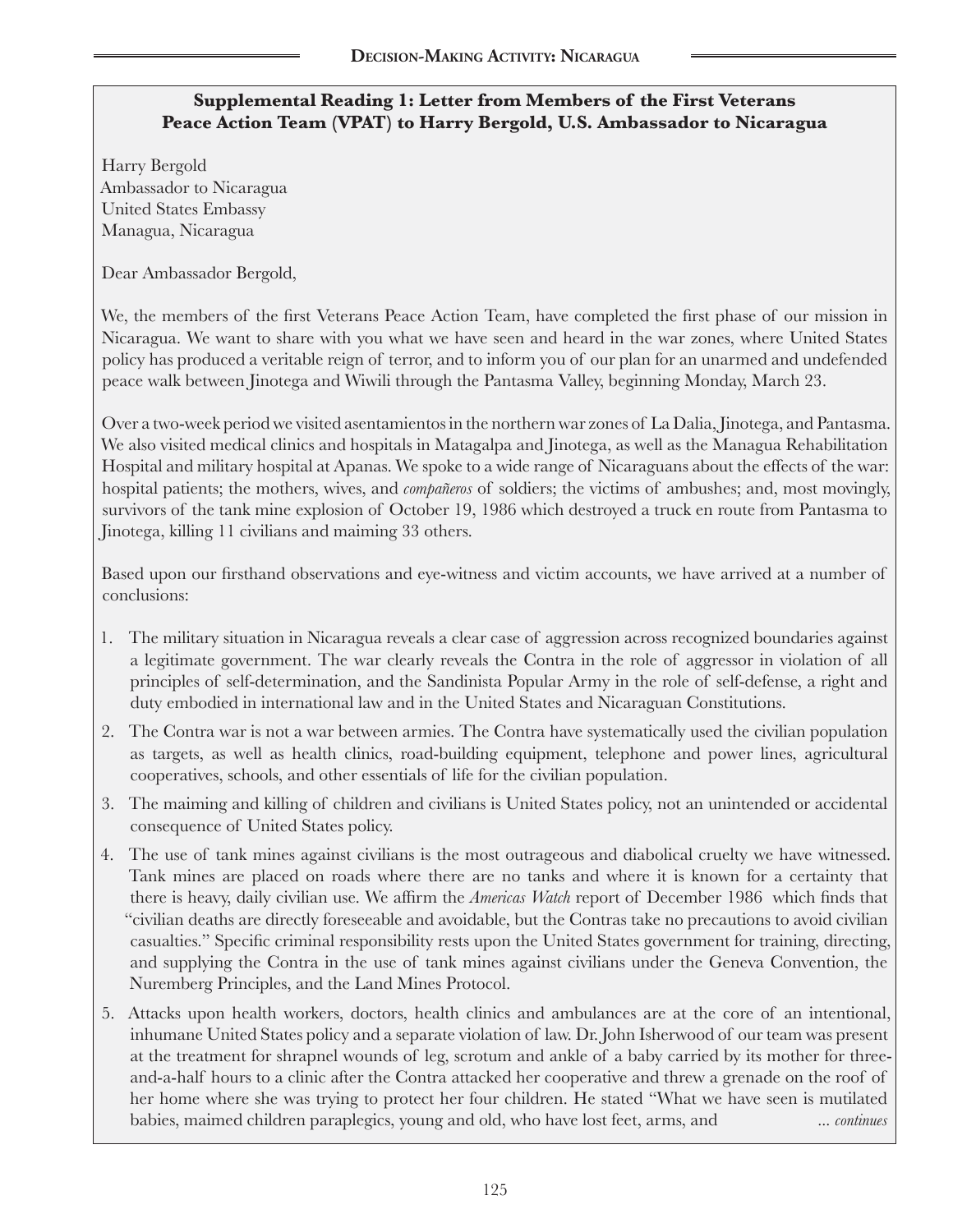legs. Health care facilities are over-loaded with frequent, severe mutilation injuries from mortars, grenades and mines; they are understaffed, with so many actively diverted to the direct defense of the civilians and development efforts; and drugs and the most basic essentials are in short supply or unavailable because of the United States embargo. Nonetheless, more doctors and nurses are now in practice than under the dictatorship, health care is free to all, and rural health care is, for the first time, a reality."

- 6. The United States boycott is killing civilians every day through denying children and civilians access to medical supplies, clean water, repairs to vehicles, safety and sanitation needs, and in some areas, food and livelihood. The term "economic boycott" does not accurately communicate the intention and the effect of United States policy, which is simply the strangulation and death of people.
- 7. The war is not a Contra war, but a United States war. The war would end the moment the United States stopped paying, training, directing, directly arming and supplying the Contra. Here the Contra are called the Guardia, a more truthful label for they are the forces of the former Somoza dictatorship.

We ask you, Ambassador Bergold, by what reasoning does a wealthy and powerful nation decide to harm those who are poor and hungry?

Would you not better fulfill the duties of your office by seeking to create friends rather than enemies with the Nicaraguan people? We have found here a people who are remarkably open and longing for peace and friendship. Their courage in over-throwing tyranny must inspire the admiration of every friend of justice and liberty.

On Monday March 23 we will begin a walk of conscience and personal responsibility from Jinotega to Wiwili through an area subject to Contra mortar attacks, ambushes, murders, minings and destruction. The team will walk as a group of U.S. veterans (including five combat veterans of WWII and Vietnam) to accept responsibility as U.S. citizens for the acts of aggression being carried out by intermediaries of the United States.

The Veterans Peace Action Team will attempt to walk to Wiiwili to share the fate of the Nicaraguan people who must use this road for their daily welfare.

If any member of our team receives injury or incurs death as a result of our witness of conscience, we wish to be clear that we do not hold the Nicaraguan government or people responsible. We will hold personally responsible you Ambassador Bergold and President Reagan, and every Senator and member of the House of Representatives who continues to support this grotesque intervention.

In peace,

Signed by: S. Brian Willson and Members of the first Veterans Peace Action Team: Richard Eugene Schoos Peter T. Eaves John Schuchardt James R. Bush Scott V. Rutherford Holley Rauen John D. Isherwood John Poole Joseph C. Ashley Judith Williams

SOURCE: LETTER FROM MEMBERS OF THE FIRST VETERANS PEACE ACTION TEAM (VPAT) TO U.S. AMBASSADOR TO NICARAGUA, HARRY BERGOLD, MARCH 19, 1987. HTTP://WWW.BRIANWILLSON.COM/AWOLVPAT1.HTML. (REPRINTED WITH PERMISSION.)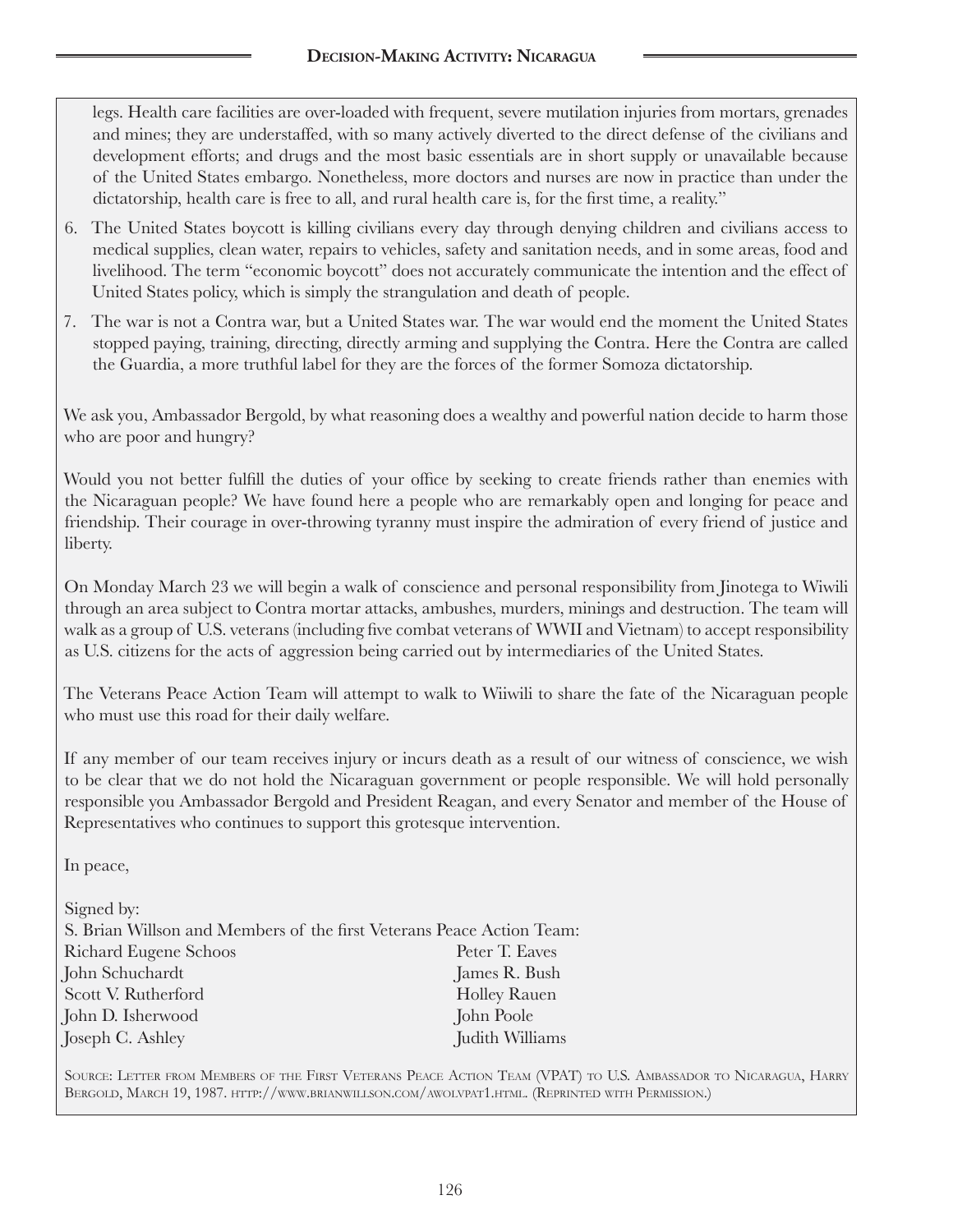#### **Supplemental Reading 2: Interview with Oscar Manuel Sobalvarro, Chief of Staff, "Contra" rebel army, Nicaragua**

*Oscar Manuel Sobalvarro, also known as "Comandante Ruben," joined the resistance to the Sandinista regime in Nicaragua shortly after the Sandinistas came to power. He eventually became chief of staff of the Contra army. This interview, which was conducted for COLD WAR in October 1997, has been translated from Spanish.*

#### **On why he opposed the Sandinistas:**

It was the repression carried out by the Sandinistas which forced me to take the decision to fight, in particular because we saw that Nicaragua's democracy was under threat. The Sandinistas promised democracy, but what we began to see a few months after their triumph was very different. ...

My father is a peasant; his name is Justo Pastor Sobalvarro. He is a man of few means, hardworking, who serves his community. He used to grow coffee in the province of Jinotega, but his property was confiscated by the Sandinista regime. ...

My father, who was a liberal, said to me: "I think that these people are communists." That's what Somoza used to say in his speeches, and my father—though he didn't support Somoza and was a great liberal—believed it. And being the age I was at the time—I was 19, very young—listening to my father say that every day influenced me, and I started thinking that yes, the Sandinistas were communists. And when they began to give signs that they were, I believed it, and that's what made me decide to fight against them, even though the idea of joining the military and taking up arms to fight against someone hadn't crossed my mind.

At the beginning of their government, the Sandinista Front promoted a literacy campaign, and this program included first and foremost the education of adults in the rural areas. And they sent student brigades to the mountains. These brigades included foreigners who were appointed coordinators of the groups. One of these coordinators came to our house, and this person turned out to be a Soviet, and in his speech he said that God didn't exist, that God was Fidel Castro, and that it was necessary to serve Fidel Castro; that the government of Nicaragua was at the disposal of Fidel Castro, and that it was necessary to serve the government, and all this kind of thing—which we the Nicaraguans weren't used to, because we've been very Catholic, especially my family. And I would say the Nicaraguans in general are very Catholic. And for someone to suddenly turn up and tell us that God doesn't exist really started putting a lot of doubts in our minds. ...

There was a lot of hatred. Personally speaking, I was first and foremost affected physically by the Sandinista Front, because we were taken out of our homes and our families and threatened with being shot, and at that moment I began to build up a tremendous hatred against the Front's structures, and I felt the desire to fight against these people because they were doing a lot of damage. Just as they hurt me and my family personally, we also saw how they hurt other people, and we really had the desire and the morale to fight. ...

[We didn't like the] systems which the Sandinista government implanted in Nicaragua, such as the control of private property, the political persecution of all those who didn't identify with the Sandinista regime, who didn't say "I'm a Sandinista." All this forced many Nicaraguans to fight against the Sandinistas, because, first of all, we weren't prepared to give up what was ours, our property. The Sandinistas came and confiscated our properties. All those who didn't agree with the Sandinista policies were subjected to confiscations and imprisonment, and their lives were threatened. Many were murdered just for disagreeing with the Sandinista Front. This sort of thing turned many Nicaraguan peasants against the Sandinistas and made them decide to fight [against them] militarily. ...

*... continues*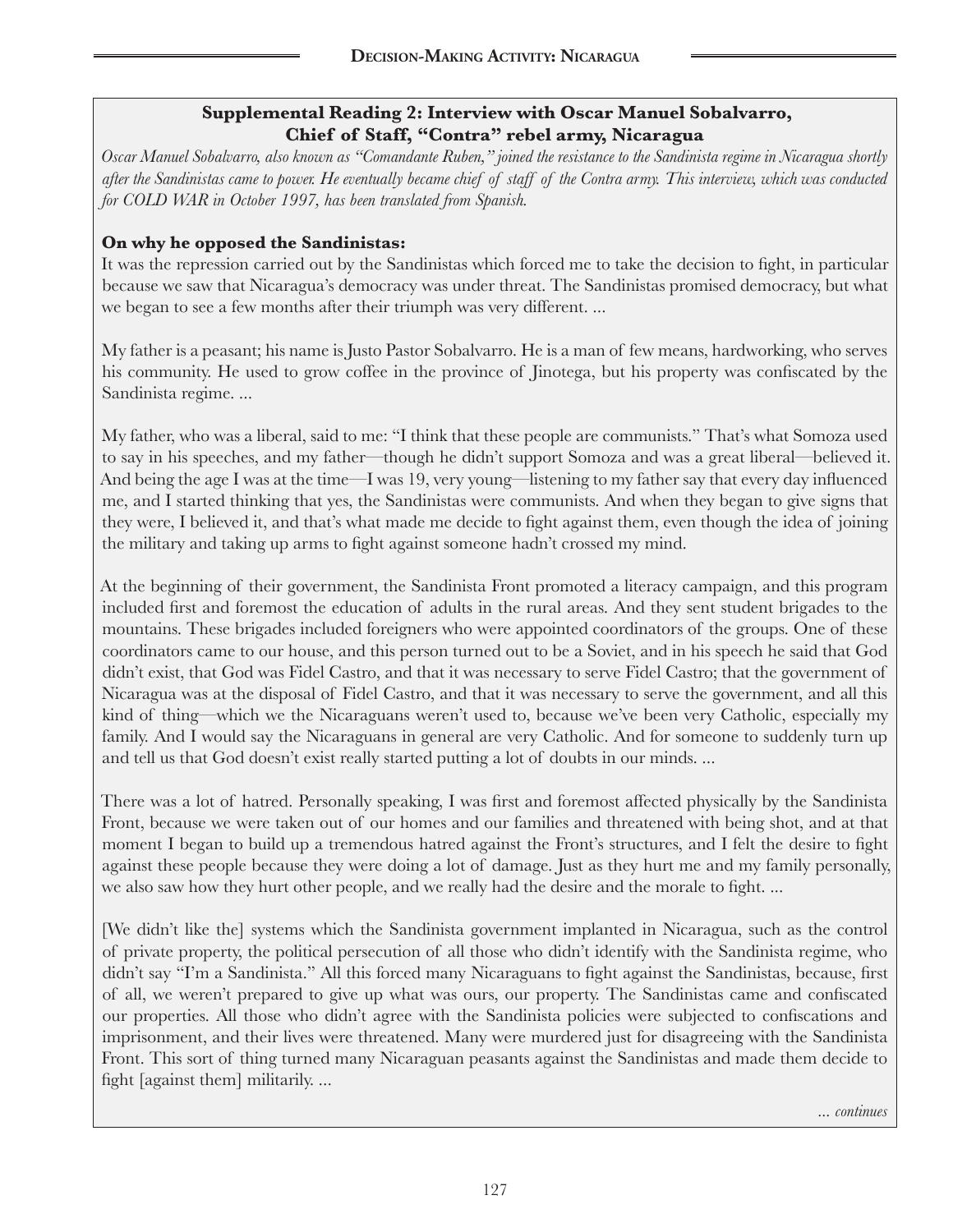#### **On joining the Contras:**

I started [fighting] on March 20, 1980, with hunting rifles. My purpose in fighting the Sandinista Front at that time was not to wage war against them but to convey to the Sandinista government the message that the peasants and many other Nicaraguans did not agree with [the introduction of] new things which were alien to the way of life that we knew, and that if what they were trying to do was to implant a totalitarian communist regime, well, we weren't going to agree to that. And that's how we began the struggle. Initially we were a group of 15 young men, and then it grew to 30, and I was one of the leaders and main promoters of the group. That's how the Contras were born: what were known as the MILPAS: *Milicias Populares Anti-Sandinistas* [Anti-Sandinista People's Militias].

As part of the struggle against the Sandinista regime, we started laying ambushes; and it was during one of these ambushes that we retrieved two Soviet rifles. And it then became necessary to show the world that the Sandinistas really were being supported and supplied by the Soviet Union and Cuba. The best way of showing it was to present the Soviet-made weapons to the public, so after we retrieved these weapons I decided to go to Honduras to ask for support to present the weapons. After some time, we managed to make contact with Commander Enrique Bermudez, known as "Commander 380," and through him we showed the weapons to the U.S. government authorities who were in Honduras, and they were persuaded that the Sandinistas were indeed being supported and supplied by the Soviet countries. ...

This, of course, was in 1981, almost a year after the struggle began. Initially, we had used pistols and hunting rifles, but by now we had war weapons which we had captured, and their number was gradually increasing.

#### **On U.S. support for the Contras:**

It was through some contacts with the U.S. government that we started to receive help—first of all through Argentine instructors, who trained us, and then the Americans became directly involved in giving us help. There were difficult moments, times when we were getting help, and then the U.S. Congress cut off the aid, so we had to renew the struggle to seek help. Some of our people who represented the political side of the resistance lobbied the U.S. Congress to try to get help to continue the war against the Sandinistas. However, we were always fighting against the Sandinistas, even without help from the U.S. government. ...

I think that the support we received from the U.S. government wasn't aimed at us achieving a military victory in Nicaragua. I think we received help to pressure the Sandinista government into making changes. And it was not just the pressure that we exerted as guerrillas, but there were also the interests of the neighboring countries: Guatemala, El Salvador, Costa Rica and Honduras, who through the Esquipulas II agreement managed to get the Sandinistas to commit themselves to a process of democratization. And after these agreements, we became involved in negotiations with the Sandinistas. I also think that the Sandinistas were forced to negotiate not only because of the pressure exerted by the Central American countries, but because of the military pressure we exerted on them; because we were on top of them, gaining terrain every day, and they were unable to stop the guerrilla movement in Nicaragua through military force. So it was a combination of those two factors, and of course the [Sandinista] Front made mistakes—the Front made many more mistakes than we did as a resistance movement.

#### **On Nicaragua's role in the Cold War:**

There was a war going on in Nicaragua, there was a war going on in El Salvador, there was guerrilla warfare in Guatemala, there were small movements in Honduras—so naturally the big powers had a political interest in these events. We, as armed guerrilla groups, were an important factor in these big powers achieving their aims. ... *... continues*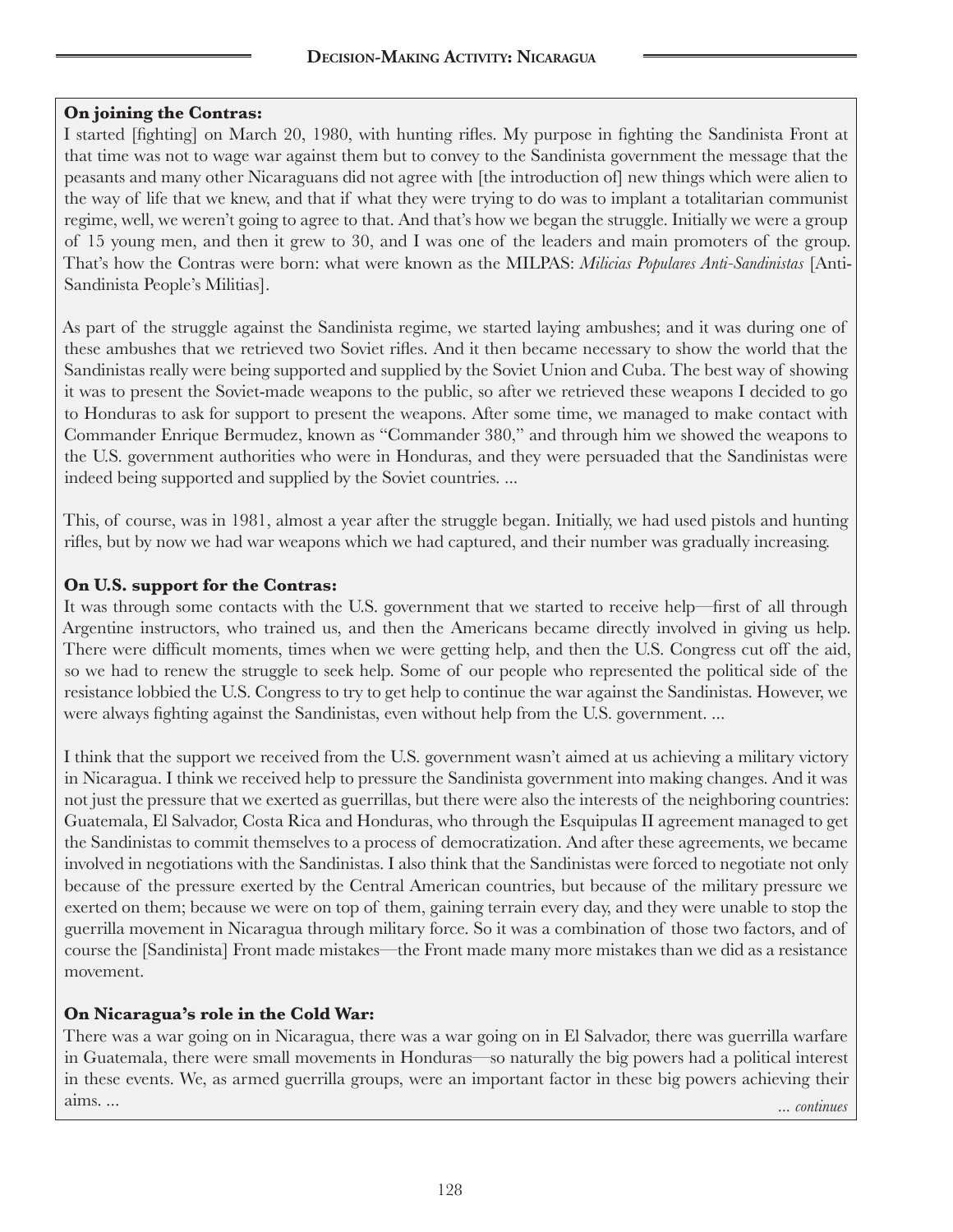The interests of the Soviet countries were to spread the guerrilla movements throughout Latin America, and so of course we were protecting, let's say, the interests of the Americans by preventing these subversive movements from going any further. And I think that we, the Nicaraguans, were a very important factor in preventing the guerrilla movement in El Salvador from consolidating itself and taking power ... mainly because their strength depended on the support they received from the Sandinistas in Nicaragua, and since we were confronting the Sandinistas directly, the Sandinistas didn't have time to help the Salvadoran guerrillas, as well as other guerrillas in Guatemala and so on. So in this sense we were an important factor, and this was shown by the fact that when the resistance was dismantled, the Salvadoran guerrilla movement had to be dismantled too because they no longer had any base from which to continue fighting. ... And I think that at that very moment, the United States also achieved their aim of forestalling the emergence of any more guerrilla movements.

SOURCE: "INTERVIEW WITH OSCAR MANUEL SOBALVARRO, CHIEF OF STAFF, 'CONTRA' REBEL ARMY, NICARAGUA," *CNN COLD WAR— INTERVIEWS*, OCTOBER 1997. HTTP://WWW.CNN.COM/SPECIALS/COLD.WAR/EPISODES/18/INTERVIEWS/SOBALVARRO/. (PERMISSION PENDING.)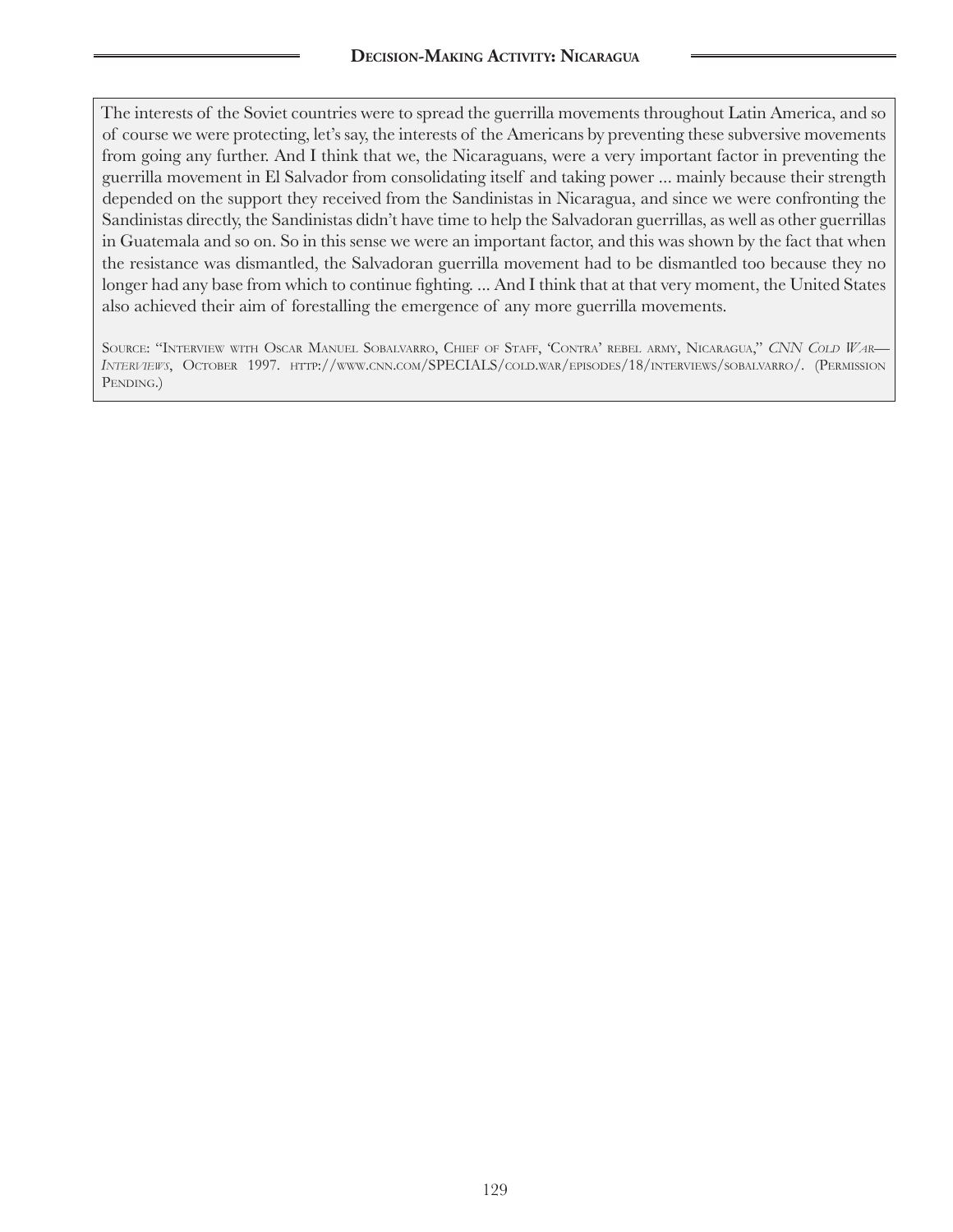#### **Supplemental Reading 3: "This Revolution Was Made to Create a New Society," speech by Tomás Borge**

*The following reading is an excerpt from a 1982 speech by Tomás Borge, a founder of the FSLN, delivered to a crowd of 100,000 Managuans in a May Day celebration. First jailed by the Somoza government at the age of 16, Borge served as the Sandinista minister of the interior.*

What is the difference between yesterday and today? Who are the ones who complain about the Sandinista People's Army (EPS), the Sandinista Police, the organs of State Security—apart from some justified complaints against isolated cases of abuse which, though less each day, unfortunately are still committed?…

Those who complain are the ones who in the past had an unrestricted instrument for repressing workers and peasants; those who complain are the great landowners and the big industrialists and the tiny groups that still allow themselves to be confused by counterrevolutionary preaching. And the reason is very simple. While yesterday the industrialists and the landowners had an army and a police like the National Guard and an office of security serving their interests, today the workers and the peasants, all the working people, the ordinary people of Nicaragua, have at their wholehearted service the Sandinista People's Army, the Sandinista Police, and the organs of State Security.

One would really have to be an idiot or a victim of delusion, or both, to ask for the support of the people in order to give back the lands that were taken away from the landowners, or to return the holdings that were confiscated from the *somocistas*...

With the victory of the revolution, a new phase begins. It is still necessary to unite the widest possible strata of Nicaraguan society to confront the common enemy of all Nicaraguans, which is US imperialism. This means that this new phase, after victory, puts the main emphasis on the defense of the nation, on the struggle to have our national sovereignty respected, on the right of self-determination, and on the need to unite all Nicaraguan patriots to confront a huge and cruel enemy.

But in this new phase, serious internal contradictions begin to come to the surface, when the revolution is forced—by its own dynamic and to remain in harmony with the political, economic, and social principles that were its reason for being—to determine which social sectors shall be given priority within the revolutionary process. Our people already know who the privileged ones were yesterday, and our people already know which classes have priority today, for whom this revolution was made…

This new phase, however, is extraordinarily complex, because on one side we have the interests of the workers and peasants, the backbone of the revolution. And on the other side there are those capitalist sectors that the revolution wants to keep on its side, even giving them economic incentives. But at the same time these sectors are torn apart by the dashing of their political hopes…

Experience tells us that a certain number of elements belonging to these social groups cannot resign themselves to the new reality, and that even within the revolution, there are those who believed that ultimately the dreams of the workers and peasants would end in a nightmare and the dreams of the bosses as a class would end in paradise.

Experience has also shown that there are capitalist sectors who are ready to work with the revolution, and that broad middle strata and the majority of small and medium agricultural producers have incorporated themselves into the revolutionary process…

*... continues*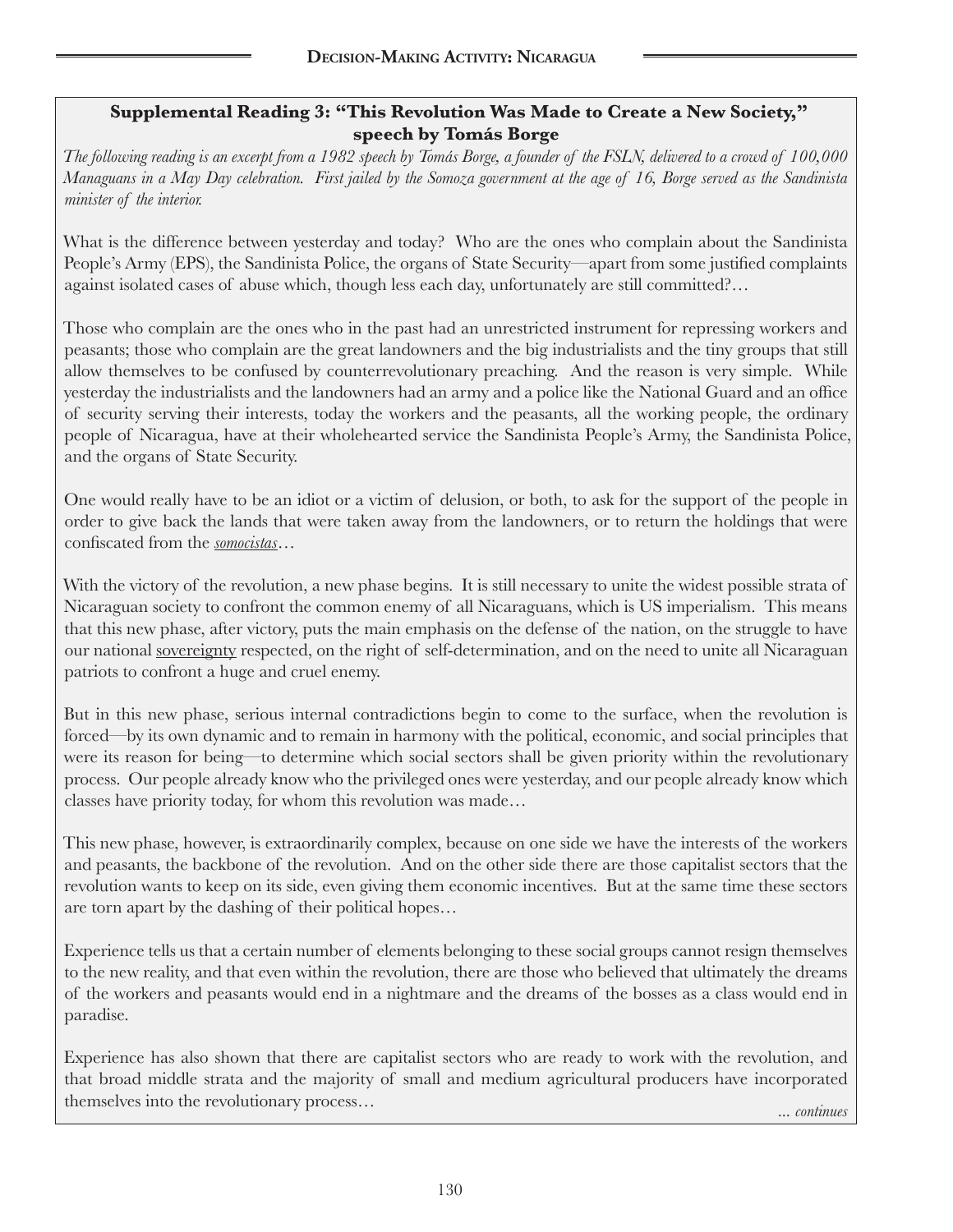This revolution was made, not to reaffirm the old society, but to create a new society...

Therefore, the Sandinista front was the living instrument for the conquest of power by the workers, and the living instrument for the consolidation of the power of the workers.

Just like the human body needs vitamins and protein to nourish itself and develop, the Sandinista front needs to draw its sustenance from the working class. The intellectuals, professionals, and others who want to identify with the Sandinista people's revolution, must identify with the interests of the workers and peasants.

The Sandinista front is the vanguard of the workers and peasants, and is the vanguard of these social sectors; the Sandinista front is the living instrument of the revolutionary classes, the guide leading toward a new society.

To sum up, all our efforts are directed toward destroying the negative habits that are a part of the *somocista* inheritance so that those habits enter a crisis simultaneously with the breakdown of the imperialist domination in Central America. This domination started to break down when the Sandinista people's revolution triumphed…

We reiterate our policy of peace toward the United States and our proposals to Honduras. This policy and these proposals reject the offensive and arrogant language that scarcely deigns to hide its aim of blocking any understanding.

But it is this arrogance I refer to. Nicaragua, they say, has become a threat to peace in Central America. This is a situation, they say, that they don't want and will not tolerate. What do they mean by that? That they neither want nor will tolerate ... What are they going to do to us? More than they have done to us already?...

Of course, we are still in favor of peace, but peace must begin with mutual respect. Although we have told you that apparently that prospect has been defeated, does this mean that imperialism has given up all ideas of direct aggression against Central America and Nicaragua? It does not mean this. They have given up, for the moment, perhaps, on direct aggression. But we would be naïve dreamers, we would be stupid if we believed that imperialism had already given up on wiping out our revolution…

It is trying to develop even further the tactics of destabilization used against our revolution. Internal corrosion within the vanguard is one objective. It wants to sow mistrust and internal violence inside Nicaragua. To give priority to the technical capacity and firepower of the counterrevolutionary bands ... They propose to increase sabotage, assassination attempts, and other forms of terrorism. They will try to disorient people, encourage ideological confusion, manipulating the religious feelings of the Nicaraguan people, and exploiting the consequences of our economic difficulties...

I believe that those who have conceived this plan are going to live and die deceived … Here, during the Spanish conquest, they deceived the Indians with little glass marbles and mirrors. Those who dream of overthrowing the revolutionary government and its political leadership have not yet realized that the time of the *conquistadors* has gone, and that here the only thing we will conquer will be the establishment of a new and higher society.

SOURCE: TOMÁS BORGE, "THIS REVOLUTION WAS MADE TO CREATE A NEW SOCIETY," IN *AMERICAS: AN ANTHOLOGY* (NEW YORK: OXFORD UNIVERSITY PRESS, 1992), 316–319. (PERMISSION PENDING.)

*Somocista: supporter of Somoza (the president ousted by the Sandinistas). Sovereignty: a nation or state's supreme power within its borders.*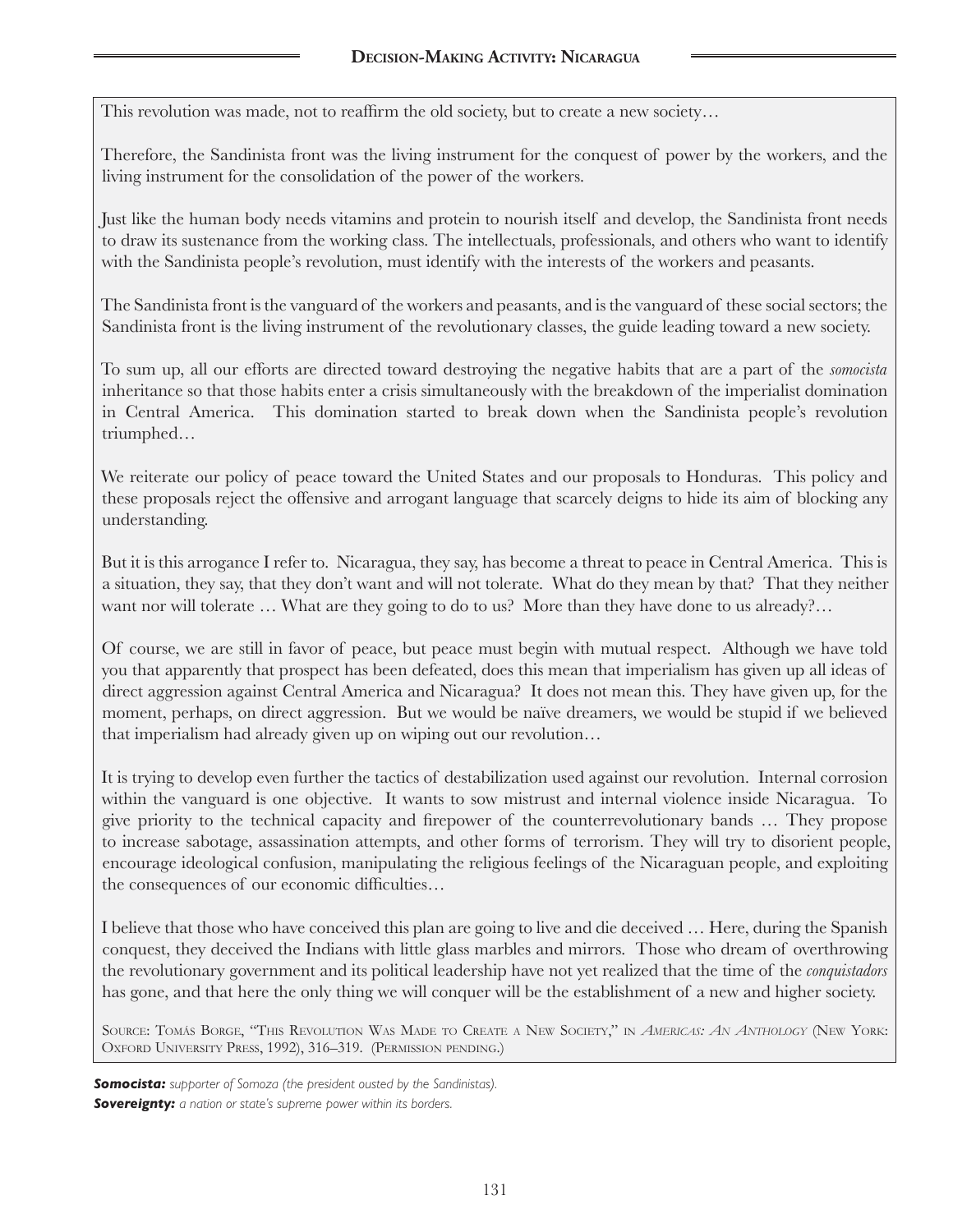#### **Web Resources on Nicaragua and the Sandinista Years**

*There is no shortage of websites that address the Sandinistas and the Contras. Below are just a few helpful links, but an Internet search using those keywords will bring a wealth of materials, especially regarding the U.S.-funded Contra war and the Iran-Contra scandal.*

#### **Library of Congress, Country Study: Nicaragua**

http://lcweb2.loc.gov/frd/cs/nitoc.html

A succinct overview of the geography, society, economy, transportation and telecommunications, politics and government, and national security of Nicaragua. Good background material for a better understanding of Nicaragua's history.

#### **The Impact of the Sandinistas on Nicaragua**

http://www.jorian.com/san.html A brief overview of both the good and bad points of the Sandinista government in Nicaragua.

#### **Thinkquest: Sandinista Revolution**

http://library.thinkquest.org/17749/lrevolution.html An overview of the Sandinista years with a few linked photos. This student-created site also contains information on the history, culture, and economy of Nicaragua. Site is available in English, Spanish, and Japanese.

#### **1984: Sandinistas claim election victory**

http://news.bbc.co.uk/onthisday/hi/dates/stories/november/5/newsid\_2538000/2538379.stm A news story from the BBC, written during the Sandinista years.

#### **Narcotics Traffickers and the Contras**

http://www.webcom.com/pinknoiz/covert/contracoke.html Selections from the Senate Committee Report on Drugs, Law Enforcement and Foreign Policy, chaired by Senator John F. Kerry, regarding accusations that illegal gun-running and drug trafficking were associated with the Contra war.

#### **Nicaraguan Contras: Photos**

http://www.rose-hulman.edu/~delacova/contras.htm Photos of Contras and links to related articles (in both Spanish and English).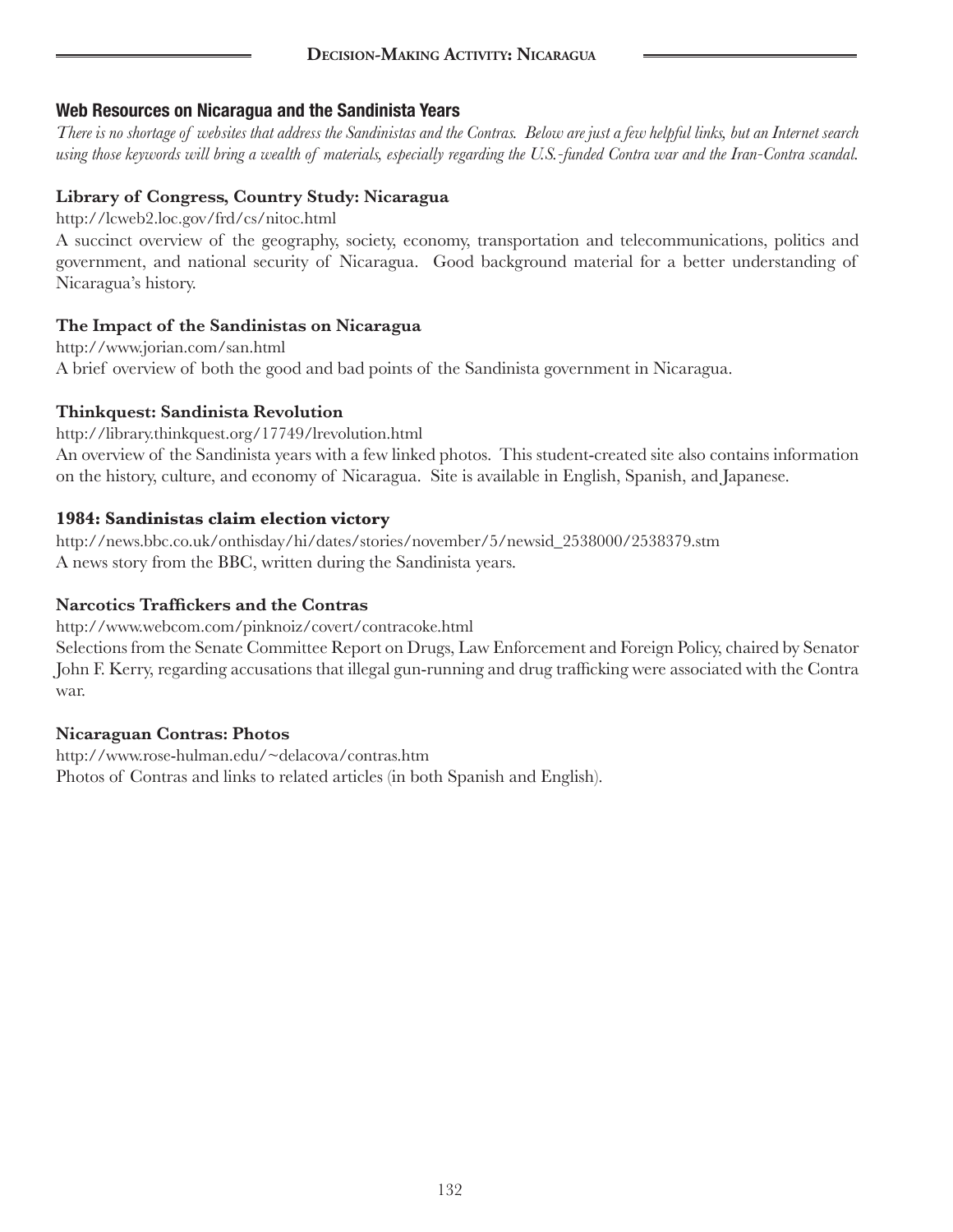## **About Hemispheres**

Hemispheres, the international outreach consortium at the University of Texas at Austin, utilizes University resources to promote and assist with world studies for K-12 and postsecondary schools, businesses, community groups, and the general public.

Hemispheres is coordinated by five independent units that receive funding from multiple sources, including the Title VI International Area Studies Program of the US Department of Education:

> Center for European Studies Teresa Lozano Long Institute of Latin American Studies Center for Middle Eastern Studies Center for Russian, East European, and Eurasian Studies South Asia Institute

Under the aegis of our Title VI mission, we are able to provide quality, free and low-cost resources that enhance understanding of diverse world regions to K-12 and post-secondary educators, business, the media, and civic and community groups.

> For more information, visit the Hemispheres website at: http://www.utexas.edu/cola/orgs/hemispheres/ or e-mail: hemispheres@austin.utexas.edu